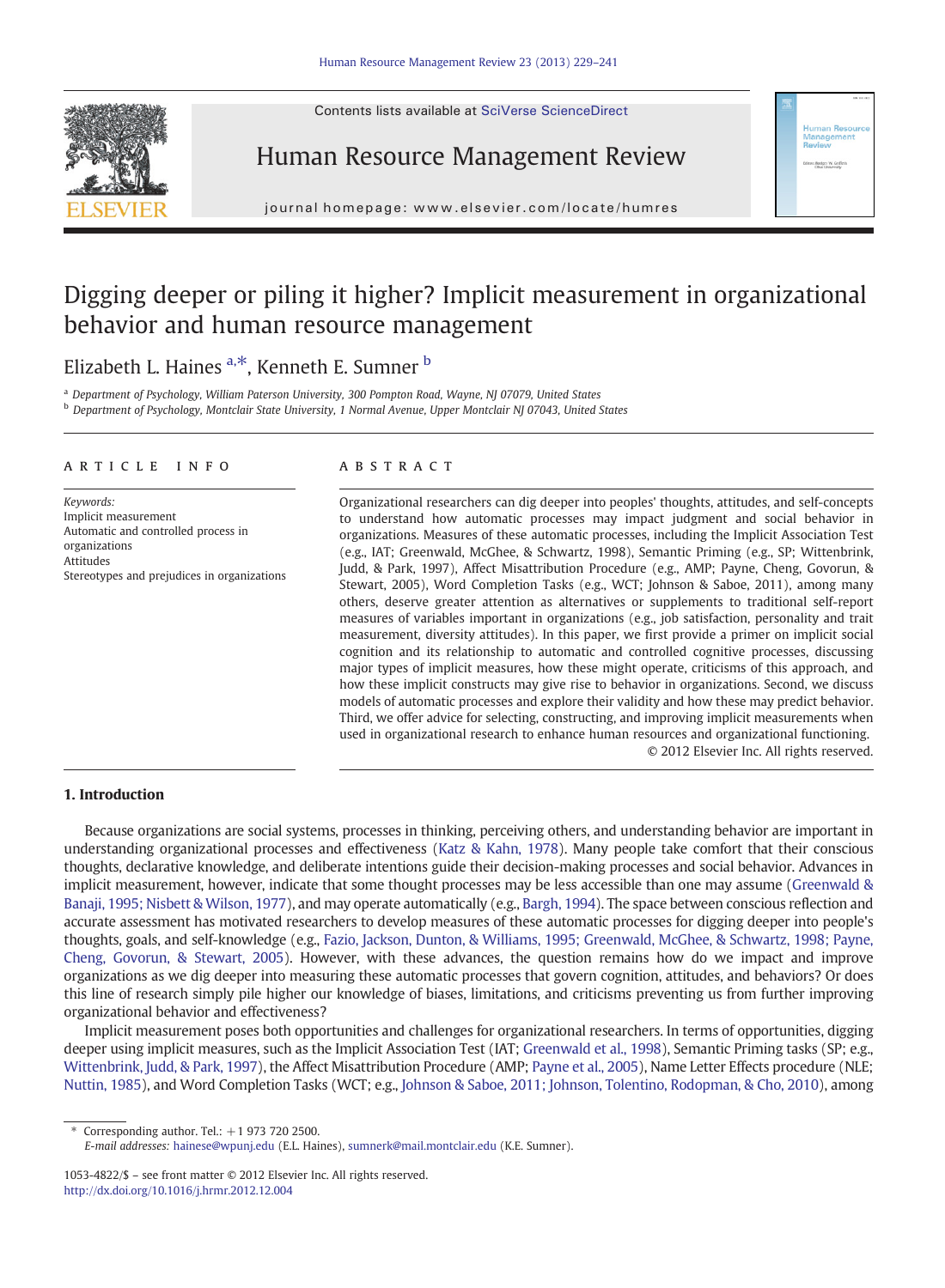others, may provide additional approaches for assessing thoughts and feelings when social desirability, lack of introspective access, and faking may distort declared or stated beliefs [\(Podsakoff, MacKenzie, Lee, & Podsakoff, 2003; Podsakoff & Organ, 1986](#page-12-0)). Using these measures offers an alternative to understanding and improving organizations because we can now measure a person's attitudes, stereotypes, and prejudices from two perspectives, one explicit, and one implicit, and link these separately, jointly, and incrementally to each other and organizational phenomena to enhance theory and improve organizations.

In terms of challenges, the routine inclusion of implicit measures in research has not been without criticism, debate, and caution (e.g., [Arkes & Tetlock, 2004; Blanton & Jaccard, 2006; Blanton et al., 2009; DeHouwer, Teige-Mocigemba, Spruyt, & Moors, 2009; Fazio,](#page-10-0) [2007; Fazio & Olson, 2003; Gawronski, LeBel, & Peters, 2007; Karpinski & Hilton, 2001; Landy, 2008; McConnell & Leibold, 2009;](#page-10-0) [Ziegert & Hanges, 2009](#page-10-0)). Many of these arguments (e.g., use of real world criteria) regarding implicit measurement often also apply to the use of explicit or traditional forms of measurement. Further, there remains considerable debate regarding the meaning and usefulness of measures of automatic cognitive processes and the extent to which they provide distinct information about inner thoughts and states that truly relate to important, measureable behaviors in organizations or society at large. Instead of piling higher cautions and admonitions about the use of these measures in organizations, we look at these problems as challenges and as opportunities for future research to fully evaluate the efficacy of such measures to assist us in improving workplaces and organizations.

The purpose of this paper is to review the social cognitive perspective on the measurement of automatic cognitive processes and how these relate to organizational outcomes. We review the theoretical basis and the validity evidence for these measures, and suggest several research strategies for those interested in using, critiquing, and improving implicit measurement in organizational research. We discuss many judgment processes in organizations and how these may be impacted by implicit cognition as we take a deeper, process-oriented, and more critical view of implicit cognition in organizations ([Haines & Sumner, 2006; Johnson & Steinman,](#page-11-0) [2009; Sumner & Haines, 2004](#page-11-0)). Finally we briefly provide practical advice to organizational researchers interested in exploring implicit measurement and automatic processes to both understand and improve organizational behavior.

#### 2. The case for implicit measurement

Implicit social cognition refers to thoughts based on implicit associations that lack introspective awareness, impact on our current thinking and behavior, and arise from our previous experiences [\(Fazio & Olson, 2003; Greenwald & Banaji, 1995](#page-10-0)). Researchers often use different terms to describe implicit social cognition such as thought that is indirect, unconscious, subconscious, automatic, or unaware [\(Gawronski & Payne, 2010\)](#page-11-0). For the purposes of this review, we use the term implicit measure to refer to the measuring of an automatic cognitive process, one that is typically defined as being unaware, uncontrollable, unconscious, and efficient [\(Bargh, 1994](#page-10-0)). Automaticity in cognition is contrasted with controlled cognition, characterized as thoughtful, aware, deliberate, logical, and planned. Explicit measures or assessments may include many questionnaires, interviews, surveys, standardized tests, or physical counts and measurements, whereas implicit measures of automatic cognitions include latency pairing tasks, subliminal priming tasks, and word completion tasks (e.g., [Fazio, Sanbonmatsu, Powell, & Kardes, 1986; Gaertner & McLaughlin, 1983; Gilbert & Hixon, 1991; Greenwald](#page-10-0) [et al., 1998; Payne et al., 2005; Wittenbrink et al., 1997](#page-10-0)). As in other issues of measurement, we do not intend to conflate a measurement with the construct it is intended to represent. Just as the results of an IQ test are not the same thing as one's intelligence, any implicit measure is just one way of assessing an implicit process.

Although more than twenty types of specific implicit measurement procedures have been used in social cognition research ([Nosek, Hawkins, & Frazier, 2011; Uhlmann et al., 2012](#page-12-0)), two categories of latency measures dominate the measurement of implicit attitudes, stereotypes, and self concepts: 1) Implicit Association Test-inspired tasks (e.g., IAT, Single Category IAT, Go-No-Go Task), and 2) Priming-inspired Tasks (e.g., Affect Misattribution Procedure, Affective priming). Both types of these tasks rely on a Stroop like interference paradigm (i.e., classifying a stimulus on separate dimensions to gauge associations between related and unrelated concepts). Both of these also rely on computerized stimuli and recording of reaction processes. There are also paper and pencil measures of implicit associations that may be useful for researchers, including word completion tasks and the like (e.g., [Johnson & Saboe, 2011; Johnson et al., 2010](#page-11-0)). These can be used without a technological platform, perhaps making them easier to use in some organizational applications and settings where the technology is neither reliable nor accessible.

#### 2.1. Implicit Association Test

In IAT inspired tasks, participants complete several speeded categorization tasks on a computer and comparisons are made between congruent and incongruent categorization tasks. For example, in an implicit race attitude task to measure the strength of association between White and pleasant (and Black and Unpleasant), participants sort White faces, Black faces, pleasant words (e.g., diamond) and unpleasant words (e.g., filth) using just two response keys on a computer keyboard (usually the "E" and "I" keys as they are on the left and right hand sides of the keyboard). Thus, a right-handed correct response ("I") represents a White face or a pleasant word and a left-handed correct response ("E") represents a Black face or an unpleasant word. The implicit attitude is measured by the speed at which participants can sort words and pictures when White and pleasant share a response key as compared to when Black and pleasant share a response key. The strength of the implicit association is usually represented as a difference in average latencies when white and pleasant are paired vs. when black and pleasant are paired together on the same response key. Other variants of the IAT include: 1) the Go-No-Go Association Task (GNAT; [Nosek & Banaji,](#page-11-0) [2001\)](#page-11-0), which can use one or two categories, 2) a single category IAT (SC-IAT; [Karpinski & Steinman, 2006](#page-11-0)), or Single Target IAT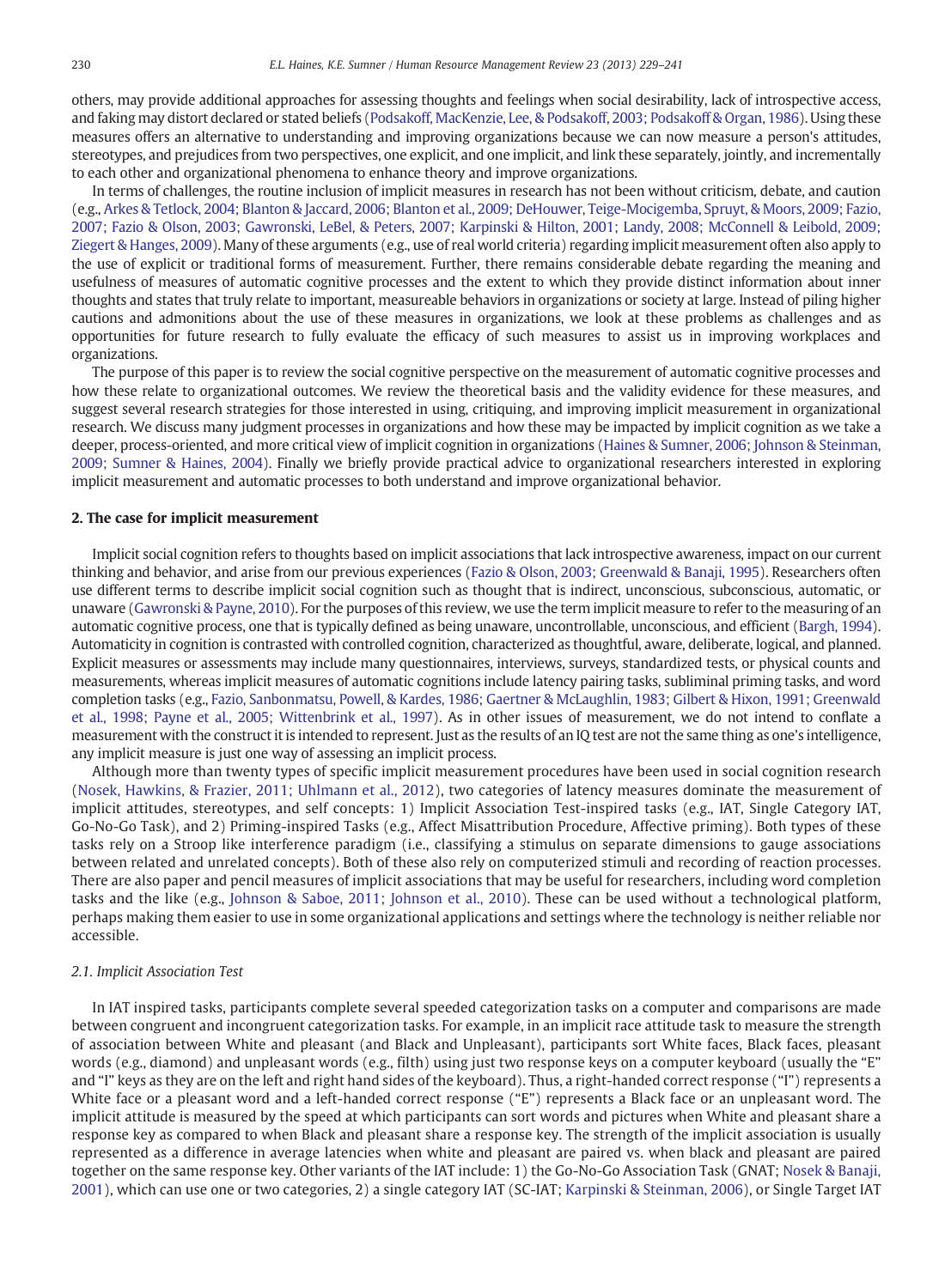(ST-IAT; [Bluemke & Friese, 2008\)](#page-10-0), and 3) a paper and pencil IAT [\(Lemm, Lane, Sattler, Khan, & Nosek, 2008\)](#page-11-0). Trial IATs assessing a variety of common attitudes and stereotypes can be found at <https://implicit.harvard.edu/implicit/>.

The IAT is flexible in its application and can be used to assess a variety of attitudes and beliefs, an important consideration for organizational researchers concerned with a broad range of issues. For example IATs may measure an implicit attitude (White-pleasant/Black-unpleasant association) about a group. And while such attitudes may be important in some applications in an organization, the IAT can be adapted to assess other attitudes important in organizations that may represent implicit satisfaction or preference with an object like work, coworkers, supervisors, or the organization itself. For example, a measure of implicit work satisfaction can be developed by assessing latencies pairing words associated with work (e.g., job title, major duties and activities performed on the job) and pleasant words (e.g., sunshine), compared to words not associated with your work (e.g., other job titles and duties not a part of your job) and unpleasant words (e.g., filth, stink). Further, even implicit self-concept, usually focused on the personality trait self-esteem can similarly be adapted to assess the extent to which a person feels identified with a job, profession, or an organization. Here work words (e.g., job title, organization name, professional titles, etc.) can be paired with self words including a person's name, and pronouns used to identify the self (e.g., I, me, my, mine, etc.), and latencies can be compared to assess the extent a person implicitly aligns him or herself with or identifies with an organization.

Many types of attitudes, stereotypes, and prejudices important to human resources and organizational researchers can easily be assessed using implicit measures. For example, several implicit race attitude and prejudice measures have been linked to outcomes in hiring tasks (e.g., [Derous, Nguyen, & Ryan, 2009; Yogeeswaran & Dasgupta, 2010; Ziegert & Hanges, 2005\)](#page-10-0). In [Derous et al. \(2009\)](#page-10-0) job suitability ratings were impacted by implicit anti-Arab bias; interestingly, the same relationship was not found using the explicit measure of prejudice. Similarly, results from [Yogeeswaran and Dasgupta \(2010\)](#page-12-0) suggested those who held an implicit association of America and White tended to evaluate simulated resumes of Asian job candidates more negatively than white ones for a hypothetical security analyst position at the national security administration. Moving away from hiring and selection tasks, implicit gender and race attitudes and their relations to customer satisfaction were investigated by [Hekman et al. \(2010\)](#page-11-0). In this paper, [Hekman et al.](#page-11-0) [\(2010\)](#page-11-0) found those with negative implicit race and gender attitudes evaluated women and nonwhite males significantly more negatively in customer satisfaction scores than white males. Further, implicit attitudes have been assessed about clientele populations being served and then linked to satisfaction and turnover intentions [\(von Hippel, Brener, & von Hippel, 2008\)](#page-12-0). Specifically, [von Hippel](#page-12-0) [et al. \(2008\)](#page-12-0) found in a sample of nurses that negative prejudices about IV drug users mediated the relationship between stress and intentions to quit, beyond explicit measures of satisfaction and prejudice. Lastly, aspects of work satisfaction (e.g., coworker satisfaction, supervisor satisfaction) and their relationship to performance and citizenship behavior [\(Leavitt, Fong, & Greenwald,](#page-11-0) [2011\)](#page-11-0) were also investigated using an implicit framework. [Leavitt et al. \(2011\)](#page-11-0) demonstrated the combination of implicit and explicit work attitudes best predicted performance and citizenship behavior better than either the implicit or explicit measures alone. In sum, it is clear researchers are using a variety of implicit measures to investigate the broad array of phenomena of interest to organizational and human resources researchers.

The IAT, however, has most often been used as a measurement of implicit preferences such as implicit bias and implicit stereotypes, topics that may also be of great concern to organizational researchers and leaders. In an examination of 2.5 million IAT tasks, [Nosek, Greenwald, and Banaji \(2007\)](#page-11-0) and [Nosek, Smyth et al. \(2007\)](#page-12-0) demonstrated pervasive implicit biases. For example, they show that 68% of all people show an implicit bias in favor of Caucasians over African Americans, implicit preference for youth (80%) over age, implicit anti Muslim bias (50%) compared to several other groups, and an implicit bias against the disabled (76%). [Nosek,](#page-11-0) [Greenwald et al. \(2007\)](#page-11-0) and [Nosek, Smyth et al. \(2007\)](#page-12-0) also demonstrated pervasive gender stereotypes connecting women with family and the arts, and men with careers in science and math (76%). Given all of these biases may relate in some way to anti-discrimination laws in the U.S., human resource professionals should be concerned about where these implicit stereotypes might impact judgment or behavior in organizations, potentially triggering litigation ([Faigman, Dasgupta, & Ridgeway, 2007; Greenwald &](#page-10-0) [Krieger, 2006; Jolls & Sunstein, 2006\)](#page-10-0).

The IAT has been touted as less fakable than traditional attitude and self-concept measures (e.g., [Banse, Seise, & Zerbes, 2001;](#page-10-0) [Egloff & Schmukle, 2002; Fiedler & Bluemke, 2005; Kim, 2003; Steffens, 2004\)](#page-10-0), an important consideration for researchers in organizations concerned with gathering accurate information about potentially sensitive topics like attitudes and stereotypes. Further, research suggests that participants rarely discover a faking strategy on their own [\(Cvencek, Greenwald, Brown, Snowden, &](#page-10-0) [Gray, 2010\)](#page-10-0), and even when participants try to fake response on an IAT, that faking can be identified and corrected. For example, Cvencek et al. have shown that subjects can fake responses to a gender identity task (me  $+$ woman) by making a slower response to a compatible block pairing (for women:  $me + woman$ ). Cvenecek and colleagues were able to identity this slowing by comparing faking and non-faking subjects and then statistically correct this slowing by removing variability from the implicit measure. Furthermore, this faking could also be identified and corrected without the use of specific faking instruction and could be identified between people who are more and less motivated to provide a faking response (e.g., convicted sex offenders vs. non-offenders).

#### 2.2. Priming inspired tasks

Many of the priming techniques in implicit measurement such as Sequential Priming and Semantic Priming appear superficially similar to Lexical Decision Tasks (LDT). In the classical Lexical Decision Task [\(Meyer & Schvaneveldt, 1971\)](#page-11-0) people are instructed to classify stimuli as words or non-words; categorization speed is enhanced by word frequency and familiarity. In Sequential Priming Tasks (e.g., [Fazio et al., 1986; Wittenbrink et al., 1997\)](#page-10-0) participants are presented a subliminal prime (e.g., the word "Black" is flashed subliminally on a computer screen) followed immediately by a target word to be categorized (e.g., "athletic"). Participants are instructed to categorize the target as a word or non-word as in the LDT. Other variations have participants categorize words as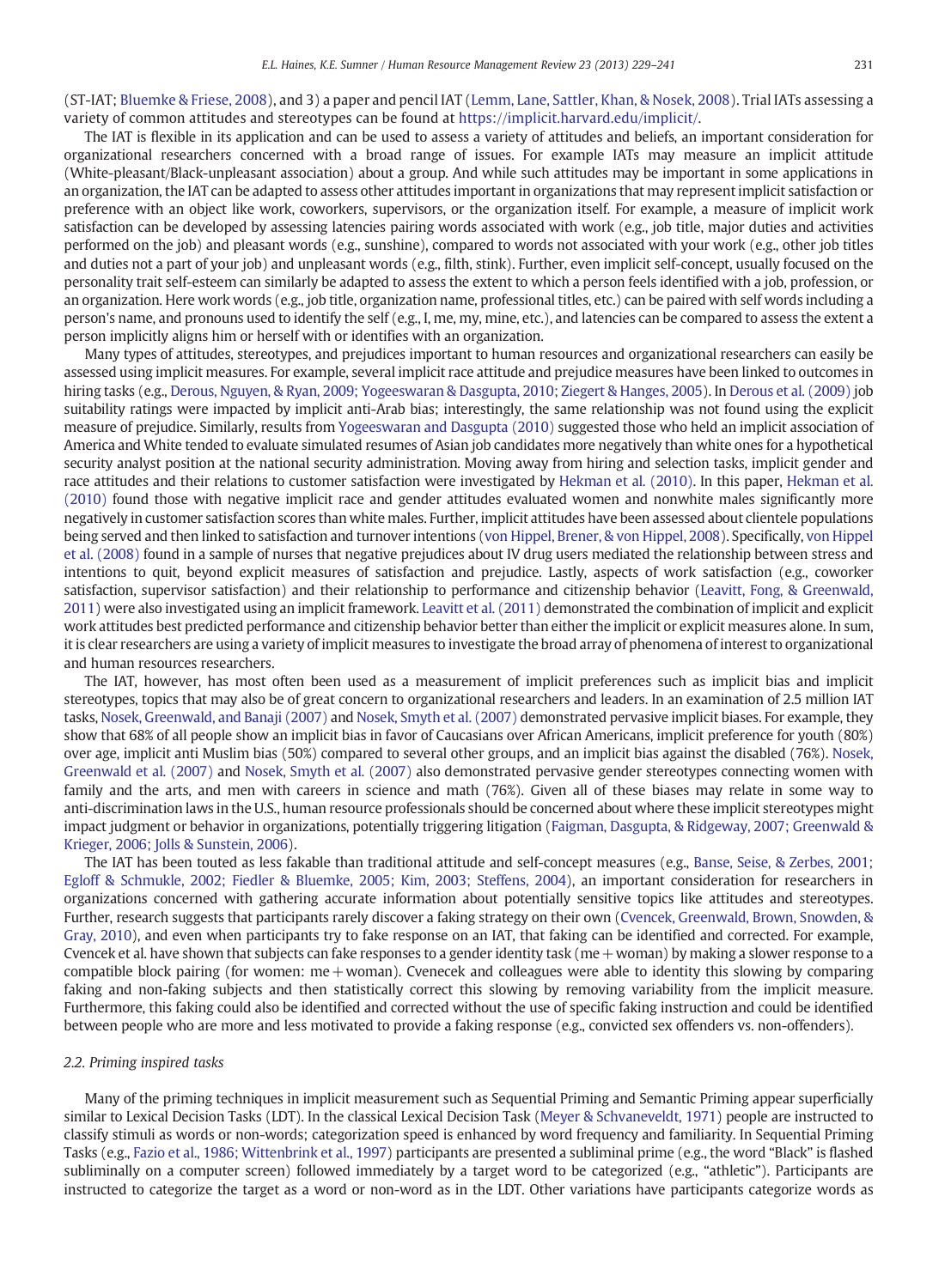pleasant or unpleasant. A measure of association strength can be assessed for implicit attitudes (e.g., "Black"→"pleasant") as well as implicit stereotypes (e.g., "Black"→Athletic"). For example, [Wittenbrink et al. \(1997\)](#page-12-0) showed that Black primes (i.e., the word "Black") facilitated the identification of stereotype-congruent words (i.e., athletic, aggressive, poor) more than did White primes.

Self-attitudes (e.g., esteem, self identity) can also be measured in this way. For example, [Spalding and Hardin \(1999\)](#page-12-0) subliminally primed subjects with self-words (e.g., me, myself) and then instructed them to respond to words (e.g., proud, good, ashamed, bad) as positive or negative. Implicit self-esteem was not related to explicit self-esteem (as [Greenwald & Farnham, 2000](#page-11-0) also show), but each type of self-esteem predicted different behaviors. Low implicit self-esteem predicted nonverbal anxiety in an interview situation and explicit self-esteem predicted self-handicapping behavior. A person's sense of self-esteem is often thought related to leadership capability [\(Schoel, Bluemke, Mueller, & Stahlberg, 2011](#page-12-0)) as well as the capability to learn and change in response to organizational change and restructuring (e.g., [Pierce & Gardner, 2004\)](#page-12-0).

In a variant of Semantic Priming, the Affect Misattribution Procedure (AMP; [Payne et al., 2005](#page-12-0)) is another approach to measure implicit attitudes. In this procedure an object expected to evoke an affective response (e.g., alcohol, cigarettes) is presented subliminally before a novel, abstract stimulus (e.g., Chinese character). The subject's task is to evaluate if the novel stimuli has either a positive or negative meaning; thus, subjects project an evaluation from the subliminal object onto the novel stimuli. The implicit attitude is then measured by the difference between the evaluation of a target stimulus and the evaluation of a neutral stimulus. For example, [Payne et al. \(2005\)](#page-12-0) demonstrated that people with conservative attitudes were more likely to rate novel stimuli as pleasant when the novel stimuli were preceded by a George Bush stimulus (rather than a John Kerry stimulus).

#### 2.3. Paper and pencil implicit measures

Computers are not necessary for implicit measurement, so impromptu measures can be developed and used to assess group processes and attitudes without much technology and planning. For example, in word completion task paradigms, participants complete word stems (i.e., words with missing letters) as an indirect measure of thoughts and feelings. For example, in an experiment investigating the activation and application of stereotypes, [Gilbert and Hixon \(1991\)](#page-11-0) used word completion tasks to see if stereotyping had been activated (e.g., R I \_ \_ for RICE in response to an Asian research assistant). These types of measures are flexible to measure implicit self-attitudes as well. Implicit self-esteem has been measured by assessing the degree to which people prefer the initials in their name (also known as the Name Letter Effect; [Nuttin, 1985\)](#page-12-0). The Name Letter Effect predicts brand choices with people preferring brands that start with the initials of their names [\(Hodson & Olson, 2005\)](#page-11-0). More surprisingly, people are more likely to work for companies that share initials with their own [\(Anseel & Duyck, 2009\)](#page-10-0) and are more likely to go into professions that resemble their first names (Phil the photographer, Dennis the dentist; [Pelham, Mirenberg, & Jones, 2002\)](#page-12-0). It is possible that matches between an employee's implicit self-concept and one's workplace may either enhance commitment to an organization or perhaps facilitate another's perceptions of worker fit within an organization.

A paper and pencil IAT can measure implicit associations in similar ways to the computerized version [\(Lemm et al., 2008](#page-11-0)). Instead of timing the response to each stimulus, participants are given a time limit to categorize items presented in the middle of a page. As in the IAT, items vary between target and concept (e.g., picture, pleasant word, unpleasant word, White face, Black Face, unpleasant word). Participants mark the left or right side of the page to indicate a left or right hand response. Participants sort items under time limits (e.g., 20 seconds) in several different sorting blocks (as when White and pleasant share a right sided response compared to when Black and pleasant a response) and the number of correct items completed in time allowed is used as the response. As in the computerized IAT, the measure of implicit association is calculated as the difference between blocks of sorting tasks. [Lemm et al. \(2008\)](#page-11-0) show that the paper IAT was superior to the computerized IAT on effect size and test-retest reliability. The paper and pencil type tests might actually be easier in some regard to administer to assess various diversity attitudes in organizations or associations about new products and services in development by an organization.

Recently, paper and pencil measures have been used to assess implicit self-concept and its relationship to workplace behaviors. For example [Johnson and Saboe \(2011\)](#page-11-0) had individuals complete word fragments to either represent an independent or interdependent orientation (U N I  $_{---}$ ; UNIQUE = independent, UNITED = interdependent). Those individuals with a more independent implicit self-concept were more likely to engage in counterproductive work behaviors. Further analysis indicated that implicit self-concept was a superior predictor of supervisor rated criteria such as task performance, citizenship, and counterproductive behavior. It is possible that implicit self-concept appears to be one determinant of behavior that explicit self-concept does not measure. However, at a basic level, it is important to understand theoretical underpinnings of implicit measurement to develop workable hypotheses about implicit cognition-behavior linkages.

## 3. How automatic and controlled cognition may contribute to behavior

A number of models of cognition separate aspects of cognitive processes and pose alternative pathways by which implicit cognition may impact behavior. Among these are the: 1) dual process models that differentiate automatic and controlled processes, 2) associative cognition models that discuss different memory systems and their potential impact on behavior, and 3) motivation and opportunity as determinants (MODE) models that suggest moderating meta-cognitive variables that link aspects of cognition to behavior.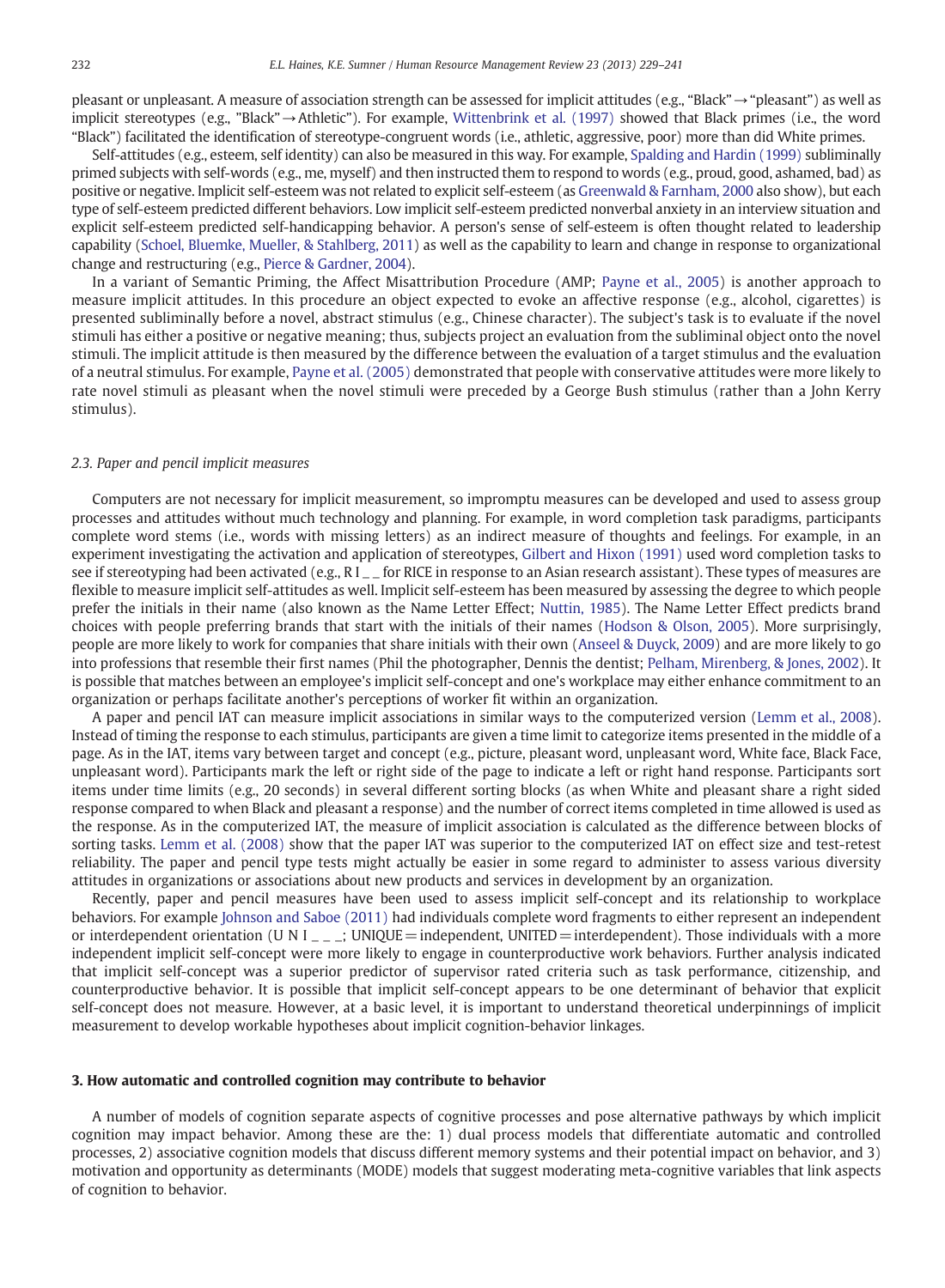# 3.1. Dual process

From the dual process perspective, two modes of thought affect cognition, behavior, and emotion (e.g., [Chaiken & Trope, 1999\)](#page-10-0). One cognitive process is a direct, deliberative, controlled, and conscious mode of thought, and the second is an automatic mode of thought based on associations. The distinction in implicit cognition between controlled and automatic processes align with measurement approaches where traditional measurement approaches (e.g., questionnaires, interviews) might be characterized as tapping more explicit, processed judgment and responses, and implicit approaches discussed above tap more automatic, unconscious processes. Although these two cognitive processes operate simultaneously, they operate differently and may give rise to different behavior.

The early work linking dual process cognitions to behavior took a strong form of the dual process claim where implicit measures gave rise and should be related to automatic behaviors (i.e., those below awareness), and explicit measures gave rise to and should relate to more deliberative behavior such as judgments requiring reflection (e.g., [Dovidio, Kawakami, Johnson,](#page-10-0) [Johnson, & Howard, 1997](#page-10-0)). For example, [McConnell and Leibold \(2001\)](#page-11-0) demonstrated that automatic African-American prejudice (assessed using a latency-based implicit cognition task) was related to Whites' nonverbal discomfort (i.e., behavioral leakage) when interacting with a Black confederate than with a White confederate. Furthermore, [Dovidio, Kawakami, and Gaertner \(2002\)](#page-10-0) showed that a priming measure of implicit prejudice predicted nonverbal friendliness, and a self-report measure of anti-Black prejudice was related to guilt judgments of American defendants. This research was put forth as evidence that implicit and explicit attitudes are part of the same overall, sometimes ambivalent attitude, but that the different processes give rise to different types of behavior. According to a strong form of the dual process approach (e.g., [Wilson, Lindsey, & Schooler, 2000](#page-12-0)) the implicit component of an attitude is more likely expressed than the explicit component of the attitude when cognitive capacity is low. In an organizational context, many situations may be there to strengthen the expression of an automatic attitude over an explicit one as when people are rushed or under stress and their over-learned, possibly biased habits, prevail.

Dual process ideas linking implicit and explicit measures to outcomes pose interesting theoretical and practical questions for organizations. If a manager, for example, has to fill a position in an organization, a number of decisions and cognitive activities are involved in determining job specifications, assessing the existing talent pool, reviewing resumes, interviewing candidates, and making a final judgment to offer the position to an applicant. Throughout this process, implicit and explicit cognitions are operating in tandem and may influence different aspects of the judgment process. Deciding what to look for in a resume may be a deliberate cognitive process focused on competencies and experience levels. Contrarily, looking over resumes and evaluating candidates may be influenced by other information contained in the resume such as a candidate's gender or the assumed ethnicity indicated by surname, that is processed automatically. Recent research has supported the idea that implicit measures of prejudice do impact simulated job suitability ratings, (e.g., [Derous et al., 2009; Yogeeswaran & Dasgupta, 2010](#page-10-0)); however more research is needed like [Rooth \(2009\)](#page-12-0), which linked implicit measures to biases in actual selection tasks to determine the extent of real world effects.

# 3.2. Association vs. Rule

Several other models have built on the dual process approach to take into account two separate memory systems and how individuals use information to evaluate their beliefs. According to several models such as the Associative Propositional Evaluation Model (APE Model; [Gawronski & Bodenhausen, 2006](#page-11-0)), the Reflective Impulsive Model (RIM; [Strack & Deutsch, 2004](#page-12-0)), and the work of [Smith and DeCoster \(2000\)](#page-12-0), automaticity and control are best understood in terms of associative and propositional mental processes originating from two types of memory (i.e., one slow to form, one fast to form, respectively). In general, associative processes are largely affective in nature and while they are acquired slowly through repeated pairings, attitudes formed through associative pairings often have spontaneous effects on behaviors and judgment without regard to whether or not they are valid. By contrast, propositional processes require reasoning, are acquired more quickly, and have their effects when one desires to evaluate the truth or falsity of a belief or attitude. For example, one may have made associations between "male" and "leader" from cultural stereotypes and experiences that connect men with power more often than women. These repeated pairings may lead one to have a more favorable reaction to a male boss over a female boss. However, if conscious attention is directed at this preference (perhaps through training and other experiences with supervisors) a correction process can occur and override the habit of preferring men for leadership and supervisory positions compared to women. This conscious attention could be the drive behind diversity training programs.

Associative-propositional models are also of interest to human resources researchers because they make specific statements about how beliefs and attitudes are not only formed, but also changed. For example, because implicit associations take longer to form and are more like habits, they may be more difficult to change. Explicit, declarative statements are more controllable and may be susceptible to change from direct education. However, if rules and propositions are repeated, they can affect implicit attitudes and may form as the repeated rules create new automatic associations over time. For organizations, this model suggests that the direct educational route for creating change in attitudes, stereotypes, and prejudices in organizations may be more effective in altering employees' explicit attitudes, as measured by knowledge tests or direct assessments, than their implicit attitudes, which are more resistant and may take longer to change.

# 3.3. Motivation and opportunity

According to [Fazio's \(1990\)](#page-10-0) Motivation and Opportunity as Determinants (MODE) model, the expression of an implicit process or explicit process depends on two moderating factors: (a) Are people motivated to consciously reflect on their attitudes? and (b) do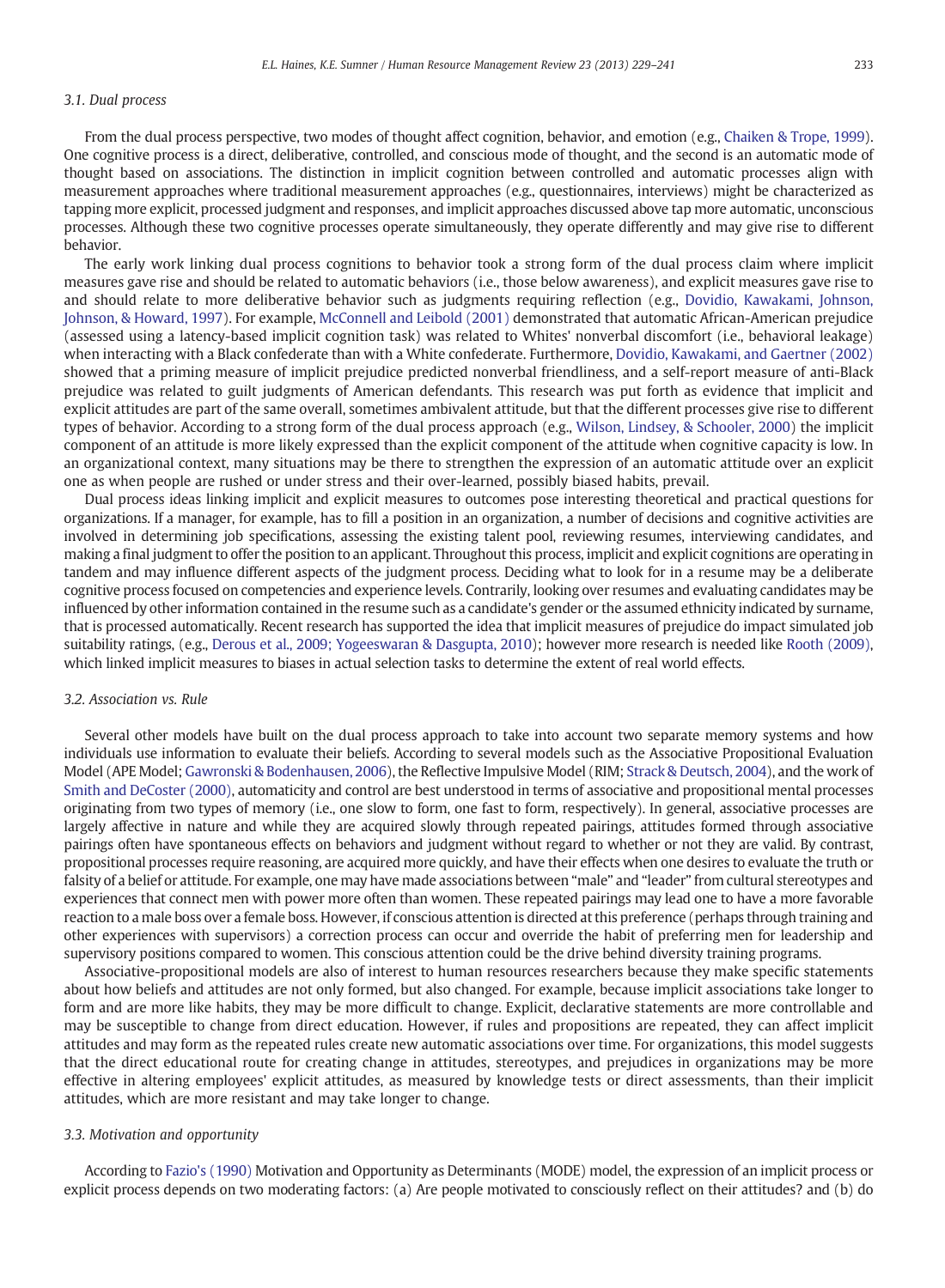they have the opportunity to engage in reflection? That is, when people are motivated and have the time to carefully evaluate their attitudes, there will be a strong connection between declared attitudes and behavior. Fazio proposes that implicit attitudes will affect deliberative processing when people have low motivation and there is not sufficient opportunity. As a result, automatically activated attitudes can determine both subtle (e.g., nonverbal) as well as controlled responses (e.g., self-reported attitudes, and preferences). Fazio argues that when individuals are in the presence of an attitude object, automatic processes affect early perception and attention and may have many "downstream consequences" on behavior—especially when cognitive resources are depleted. That is, automatically activated attitudes are activated early in the judgment process (upstream) and are able to direct selective attention and information search. As a consequence, these implicit attitudes affect declarative, explicit judgments (downstream). According to the MODE model, automatically activated attitudes would be most critical in understanding organizational function when the moderators of motivation and opportunity are not present. In the context of organizations, recognizing implicit work attitudes – such as satisfaction – could be one of the upstream causes of work behavior. Recent results from [Leavitt et al. \(2011\)](#page-11-0) suggest implicit satisfaction is in fact a predictor of performance and citizenship behavior, thus lending support to this idea.

Although several models of cognitive-behavior linkage are seen in the literature, it remains clear the relationships between thought and behavior are complex. Although each model suggests somewhat different pathways linking cognition and behavior, research supporting the efficacy of one approach over another is less conclusive. The complexity of looking at these linkages in organizations, although interesting from a theoretical perspective, may not be as useful to researchers more interested in the extent these measures predict relevant, real-world behavior. Further, the extent implicit and explicit measures can be used, both separately and in conjunction with each other, to predict important organizational outcomes remains the central issue for many applied researchers. Thus, regardless of which model or combination of models proves superior, questions of the predictive and incremental validity of implicit measures remain an important concern for applied researchers interested in improving the experience of people in organizations.

#### 4. Predicting behavioral outcomes using implicit and explicit measures

The ability to predict behavioral outcomes is important and remains challenging in organizational behavior and human resource management regardless of whether you use implicit, explicit, or multiple measures. To this end, several strategies have been used to assess the relative usefulness of these measures of automatic cognitive processes to predict specific behavioral outcomes: additive, incremental, double dissociation, moderator, and multiplicative strategies.

First, one can simply investigate the predictive validity of an implicit measure as compared to an explicit measure on an outcome, and see which measure has greater predictive value. In a meta analysis reviewing 122 IAT studies on diverse topics such as political choice, race attitudes, and sexuality, [Greenwald, Poehlman, Uhlmann, and Banaji \(2009\)](#page-11-0) showed that the average correlation was higher for explicit measures  $(r=.36)$  than the implicit measures  $(r=.27)$  and that the implicit–explicit correlation was .21. (c.f.  $r = .38$ , [Nosek, 2007;](#page-11-0)  $r = .24$ , [Hofmann, Gawronski, Gschwendner, Le, & Schmitt, 2005\)](#page-11-0). Thus, across most content, explicit measures may be stronger predictors of criteria than an implicit measure across attitude types using the IAT. There are many examples, however, of how implicit measures add value in prediction, particularly in regards to socially sensitive topics such as race and other intergroup biases. For example, automatic race attitudes had a .24 correlation with behavior as compared with a .12 correlation for explicit measures. Using partial correlations, Greenwald and his colleagues confirm that the "IAT and self report measures each predict criterion variance that was not predicted by the other." (p. 30, [Greenwald et al., 2009](#page-11-0)).

Other research indicates the incremental validity of implicit measures. For example in a measure of trait affectivity, [Johnson et](#page-11-0) [al. \(2010\),](#page-11-0) showed that implicit associations between self to negative affect were powerful predictors of supervisor rated counterproductive work behaviors in ways that explicit measures of self-concept were not. Another investigation revealed the incremental validity of an implicit measure, or how implicit measures add to the predictive validity of a behavior above and beyond an explicit measure. This approach can tell you how much an implicit measure affords a researcher explanatory power. In the [Greenwald et al. \(2009\),](#page-11-0) meta-analysis, he and his colleagues showed that a Black-White IAT bias predicted discomfort during racial interaction. A race IAT predicted black white interactions at  $r = .24$  while explicit questionnaire self-report measures only predicted it at  $r = .19$ . The authors suggest that social sensitivity (race and group relations) hampers an explicit measure's utility and improves an implicit measure's criterion validity.

There are situations when implicit measures predict automatic behaviors and explicit measures predict deliberate behaviors; this is also known as the double dissociation pattern and is favored by many with a strong dual process approach. For example, [Purugini \(2005\)](#page-12-0) showed that an implicit preference for fruit over snacks determined spontaneous choice behavior, whereas the explicit preference determined deliberately stated preferences. Furthermore, in an implicit measure of self-shyness, [Asendorpf,](#page-10-0) [Banse, and Muecke \(2002\)](#page-10-0) showed that implicit self-shy associations predicted spontaneous behaviors (e.g., body posture and tension), whereas explicit measures of self-shyness contributed to more controlled shyness behaviors (e.g., speech patterns).

A moderation strategy identifies the conditions under which an implicit measure will predict a behavior. This approach has been most popular in the last ten years of implicit measurement. Extensive research has shown that various situational and individual factors affect the expression of implicit process on behavior. For example, implicit measures are capable of predicting behavior when individuals are in a promotion focus state (i.e., focusing on gains rather than loses; [Florack, Friese, & Scarabis,](#page-10-0) [2010](#page-10-0)), have impaired processing time ([Friese, Wänke, & Plessner, 2006](#page-11-0)), have consumed alcohol [\(Hofmann & Friese, 2008](#page-11-0)), or are under a high cognitive load ([Friese, Hofmann, & Wänke, 2009\)](#page-10-0). In the context of organizations [Ziegert and Hanges \(2005\)](#page-12-0) showed that implicit racial attitudes best predict employment discrimination when there is a climate of discrimination and when people are low in motivation to control prejudice. [Derous et al. \(2009\)](#page-10-0) similarly identified cognitive workload and client contact as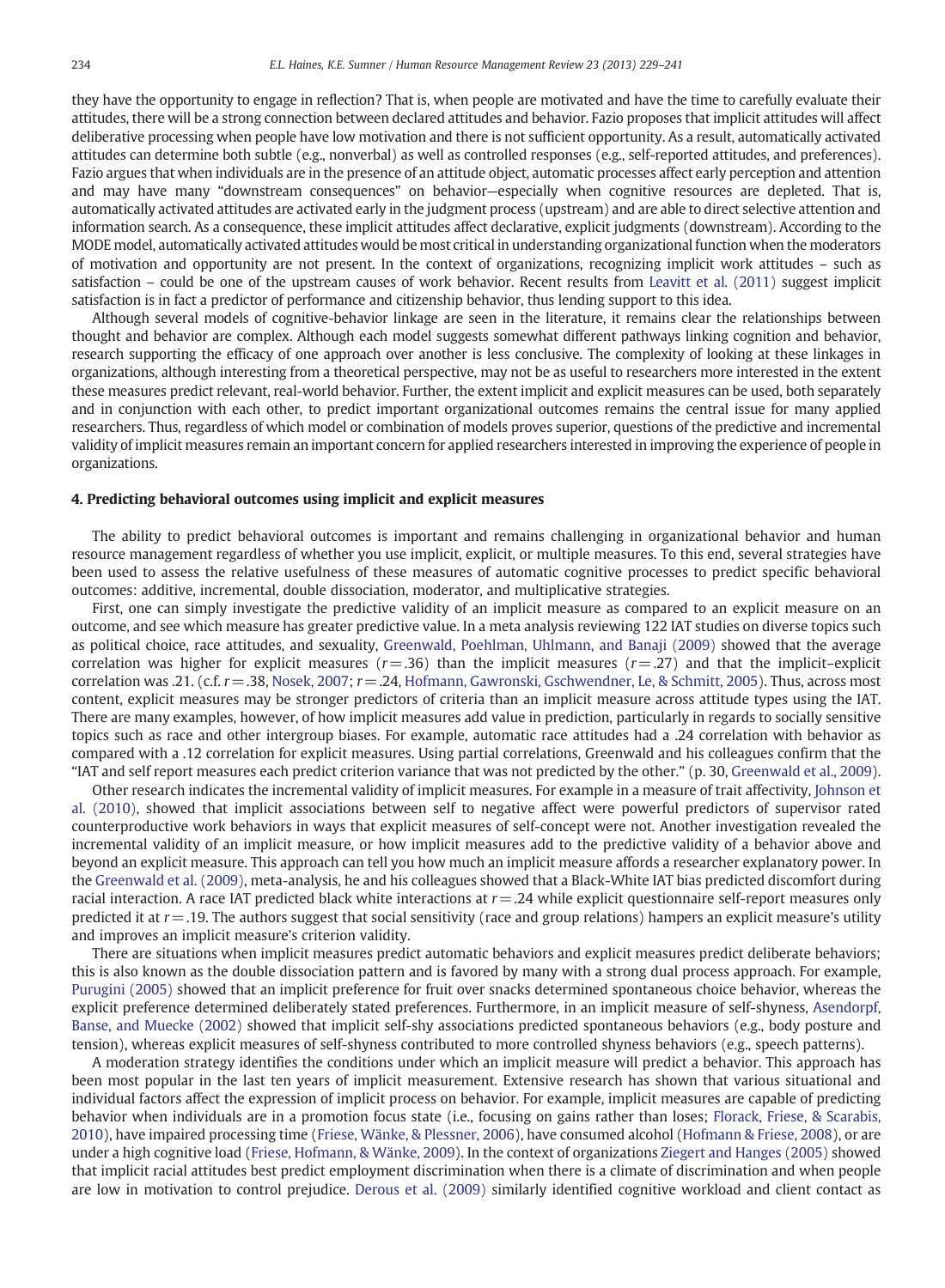moderators of implicit attitude and job rating suitability bias in a hiring task. Thus, it may be important for organizations to know about people's motivations as well as the environment in which work is conducted as critical moderators of implicit bias on behavior in organizations.

There are also times when implicit and explicit processes work together in a multiplicative way to give rise to behaviors—perhaps when people feel ambivalent. For example, [Jordan, Spencer, Zanna, Hoshino-Browne, and Correll \(2003\)](#page-11-0) showed that people who have high explicit self-esteem (using a questionnaire measure) but low implicit self-esteem (measured with an IAT) showed the highest levels of narcissism, in-group bias, and defensive behavior. In a similar multiplicative approach, those individuals who have high implicit aggression (as measured by a Conditional Reasoning Task) but low explicit self reports of aggression are most likely to be passive aggressive in their interactions with others ([Frost, Ko, & James, 2007\)](#page-11-0). Thus, the multiplicative approach where one investigates the combined and unique effects of implicit and explicit processes together to understand is most similar to [Winter, John,](#page-12-0) [Stewart, Klohnen, and Duncan's \(1998\)](#page-12-0) channeling hypothesis. This hypothesis links the combination of implicit motives and explicit personality traits to outcomes and may be particularly useful in organizations where traits (e.g., conscientiousness) and organizational processes and norms (e.g., disruptive innovation) may be in conflict with one another.

#### 5. Conditions in organizations that promote automatic processes

Day to day work experiences and the way organizations typically operate may be prime grounds for the expression of automatic cognitive processes and the biases that may result from implicit attitudes, stereotypes, or other prejudices. Research has found that implicit processes are involved in our reactions to others, our behavior towards others, our perceptions and impressions of others, as well as judgments that we make. For example, research has linked implicit attitudes to intergroup bias indicated by nonverbal friendliness and social distancing (e.g., [Dovidio et al., 2002; McConnell & Leibold, 2001](#page-10-0)) that one might observe in public settings (e.g., [Lambert et al., 2003\)](#page-11-0) such as work. People may see others as unfriendly and be less likely to contribute to groups and teams because they feel unwelcome as a result of subtle social distancing behavior.

Another reason, as noted previously, when people are rushed or stressed, automatic processes may prevail over controlled processes. Any profession where decisions need to be made quickly (e.g., finance, law enforcement) may want to explore how implicit associations guide such split second decisions such as buy/sell, shoot/don't shoot and how they impact lives and financial or personal loss. Weapons or Shooter Bias ([Correll, Park, Judd, & Wittenbrink, 2002\)](#page-10-0) shows that when subjects are instructed to shoot at armed Black or White targets and don't shoot at White or Black unarmed targets, there is a racial bias in speed and accuracy. That is, people are generally faster and more accurate when responding to shoot at an armed Black man (as compared to an armed White man); the reverse is also true: people are faster and more accurate with don't shoot decisions when an unarmed target is a White man (as compared to an unarmed Black man). Shooter Bias is strongest when people have an automatic Black-weapons associations ([Glaser & Knowles, 2008](#page-11-0)) and the Shooter Bias occurs with both college students as well as trained police officers; however, with training this bias can be overcome [\(Correll et al., 2007\)](#page-10-0). To the extent that almost all work situations compel quick decision-making, stress, or overloaded attentional resources, at one time or another, it is likely that automatic processes may be present and operating.

Implicit attitudes also affect how we form impressions of others, an important factor in the hiring, promotion, and evaluation processes. For example, [McConnell, Rydell, Strain, and Mackie \(2008\)](#page-11-0) showed that a perceiver's implicit group attitude (e.g., race, weight, attractiveness) can outweigh explicit behavioral information presented about a target. More specifically, when an implicit attitude was negative and the behavior was positive, negative impressions prevailed (the reverse was also true). [Rooth \(2009\)](#page-12-0) also showed that implicit measure of bias (IAT) in favor of Swedish relative to Arab was associated with whether or not an HR professional called back a Swedish job applicant as compared to an Arab job applicant.

In sum, it is clear that research does demonstrate that implicit measures do assess something, and do predict many things, although the extent to which their prediction is unique or incremental to explicit measures is less well understood. From this, the challenge becomes the answer to the question: As we dig deeper into attitudes, thoughts, and cognitions, can we also dig deeper into organizational theory and behavior to improve effectiveness? Although implicit measurement may be a promising approach to assessing phenomena of interest to organizational researchers, this approach is not without criticism. A substantial body of research has developed in recent years critiquing the approach and findings from this research. Understanding this literature is important to researchers starting to use these measures in organizational settings to ensure constructs are assessed appropriately and research questions answered in ways that lead to more research, instead of piling higher the criticism of these studies and measures. In this light, we see critiques of implicit measures as ways to improve this technique and apply it to real world settings.

#### 6. Piling it higher: criticism of implicit measures

Despite the evidence that automatic processes may guide behaviors and judgment processes in certain situations, the measures used to assess automatic processes are debated on several grounds. These include: potential limitations of implicit measures' predictive validity, the use of an arbitrary metric, confounding of methodology with the process, assessments of cultural associations rather than intra-individual associations, and questions regarding the number of constructs behind implicit measurement. We would like to note that caution regarding the use and meaningfulness of implicit measures parallels the advice and caution when constructing explicit measurements such as how one develops questions, chooses response options, or determines scaling on a survey or explicit measure. Alternatively, the pile up of these criticisms may be used in order to further and fuel the debate about the utility of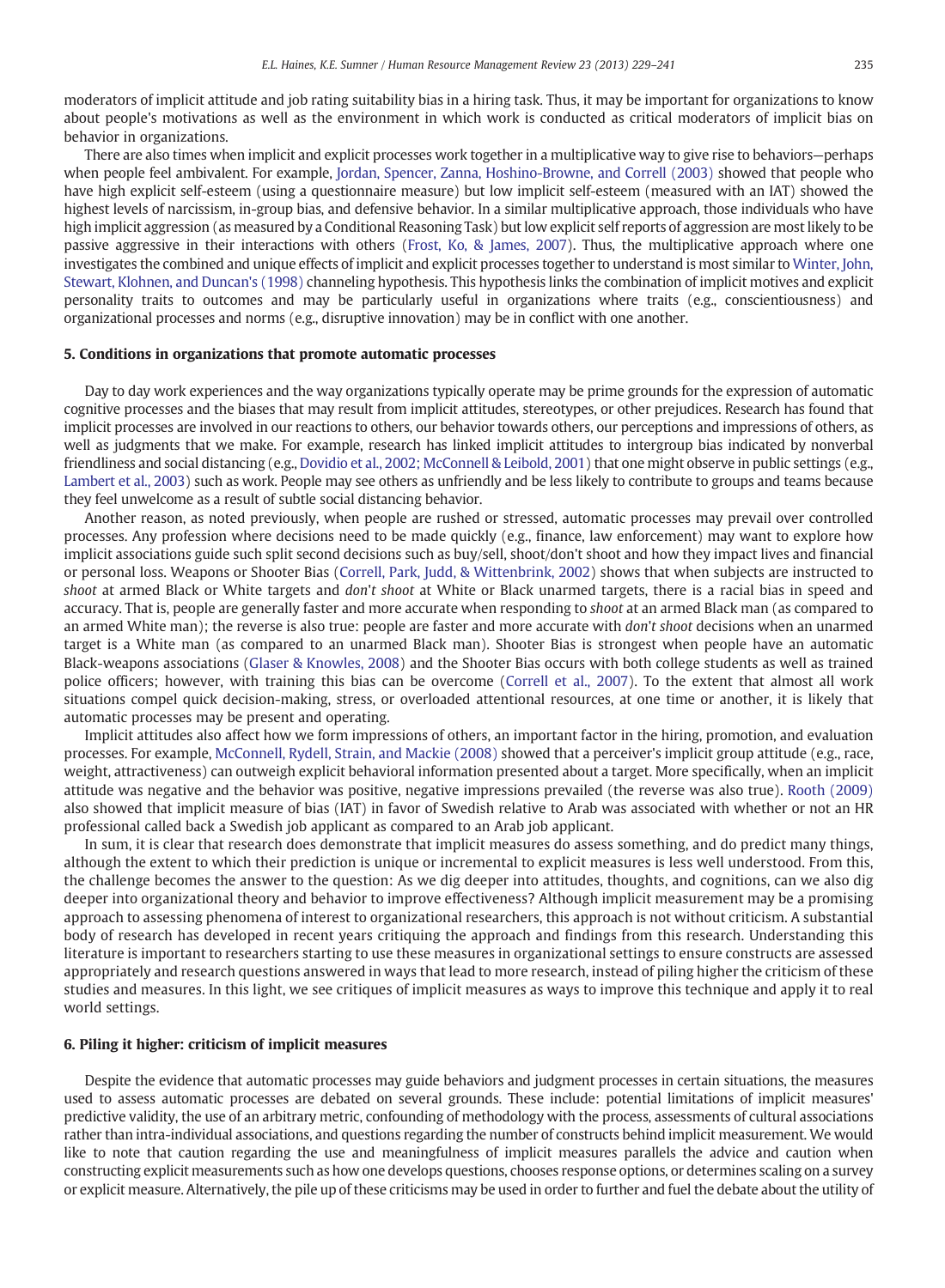implicit measurement in organizations. We also look to the challenge to empirically address these criticisms and address purported weaknesses in implicit assessment.

# 6.1. An arbitrary metric

[Blanton and Jaccard \(2006\)](#page-10-0) have argued that implicit measures, especially the IAT, use an arbitrary metric. The arbitrary metric argument rests on the interrelatedness between constructs, measurement, and reality: (a) constructs are not directly observable (i.e., are latent) (b) we infer behaviors based on how individuals score on a measurement, and (c) this numerical score allows researchers to describe where an individual stands on the construct. Blanton and Jaccard argue that these numbers are arbitrary because not enough is known how the score truly maps on to a particular place on the construct. More specifically, they argue that because implicit measures are relative to the other scores in the sample, researchers do not have a firm understanding of what the absolute meanings of those scores mean for the construct in any particular study. However, they also argue that metrics can have additional meaning if these numbers are consistently associated with real world events or use a known groups design to represent high and low responders. In the context of organizational behavior high or low scorers on an implicit measure of work satisfaction must be understood in terms of how the measure actually relates to actual observable effort or specific behavioral outcomes. However, even if a person likes or dislikes his or her work, production quotas, work standards, and technology may not allow altering production standards leading to null findings.

## 6.2. Attitude–behavior linkages

A related concern is that predictive validity may also be lowered when the implicit measure is constructed in a way that it is too general to be connected to a specific behavior. Weak attitude behavior linkages have often been a problem in social psychology (e.g., [Ajzen & Fishbein, 1977\)](#page-10-0) and more general measures of implicit process may not map on well to specific work-related behaviors. Some of these criticisms parallel the attitude–behavior problem addressed over thirty years ago [\(Ajzen & Fishbein, 1977\)](#page-10-0) when attitudes were shown to be weak predictors of behavior until moderators (e.g., attitude strength, strength of situation, specificity of attitude) were addressed. [Greenwald et al. \(2009\)](#page-11-0) showed that correspondence between an implicit measure and a behavioral outcome is a significant moderator of the relationship between IAT and behavior across all content types. For example an implicit measure of general satisfaction with work (work+positive) may not be good to predict turnover intentions or maladaptive work-related behaviors as well as implicit attitudes about the specific features of one's job (e.g., teaching + positive for professor or teacher).

# 6.3. Extra personal associations

Implicit measures have been argued to assess both aspects of the person as well as the environment [\(Fazio, 2007\)](#page-10-0). Termed the "extrapersonal associations," or the "culture vs. person" problem ([Karpinski & Hilton, 2001; Olson & Fazio, 2004\)](#page-11-0), implicit measures of automatic process may assess larger cultural knowledge rather than endorsement of that consensus. For example, [Devine \(1989\)](#page-10-0) showed that both high and low prejudice people are equally knowledgeable and have equal activation of stereotypes—an indication of cultural knowledge rather than endorsed attitudes. However, Devine also showed that low prejudice individuals are able to inhibit stereotypical responding; this difference suggests that it may be less about the representation of the implicit attitude and more about how one manages the attitude expression. However, many implicit measures may tap into extra personal associations – not endorsed opinions – and it may be more useful to assess how and when people are able to control their implicit attitudes rather than the extent to which people hold implicit associations.

# 6.4. No process pure measures

There are no process pure measures. In other words, a measure assesses the construct as well as method-related variables. This issue is important as it relates to the construct validity of implicit measures—if two measures (one implicit, one explicit) supposedly measuring the same construct do not strongly correlate with one another, are they truly assessing the same construct? To address this issue [Payne, Burkley, and Stokes \(2008\)](#page-12-0) varied the degree of structural fit (the degree of methodological similarity) of implicit and explicit measures. They showed that as structural fit increased, the correlation between explicit and implicit measures also increased. One reinterpretation of the dissociation between the outcomes of explicit and implicit measures (i.e., double dissociation) is that the structural differences in the measures themselves created the dissociated outcomes (e.g., [Fazio, 1990; Gawronski et al., 2007](#page-10-0)). In addition to increasing structural fit some methods, such as structural equation modeling, have been used with success to separate method-related variance from assessments of the construct (e.g., [Cunningham, Preacher, & Banaji, 2001](#page-10-0)).

#### 6.5. Convergent or discriminant validity?

There is mixed evidence that different implicit measures converge with one another. For example, [Cunningham et al. \(2001\)](#page-10-0) investigated the psychometric properties of the IAT, response window IAT, and an evaluative priming method (with response window) over time. Results showed that the three implicit measures were highly correlated with one another as a measure of implicit bias. [Bosson, Swann, and Pennebaker \(2000\)](#page-10-0) showed greater inter-item consistency within implicit measures of self-esteem but lower inter-measure consistency. It is likely that low convergent validity among implicit measures is due to either procedural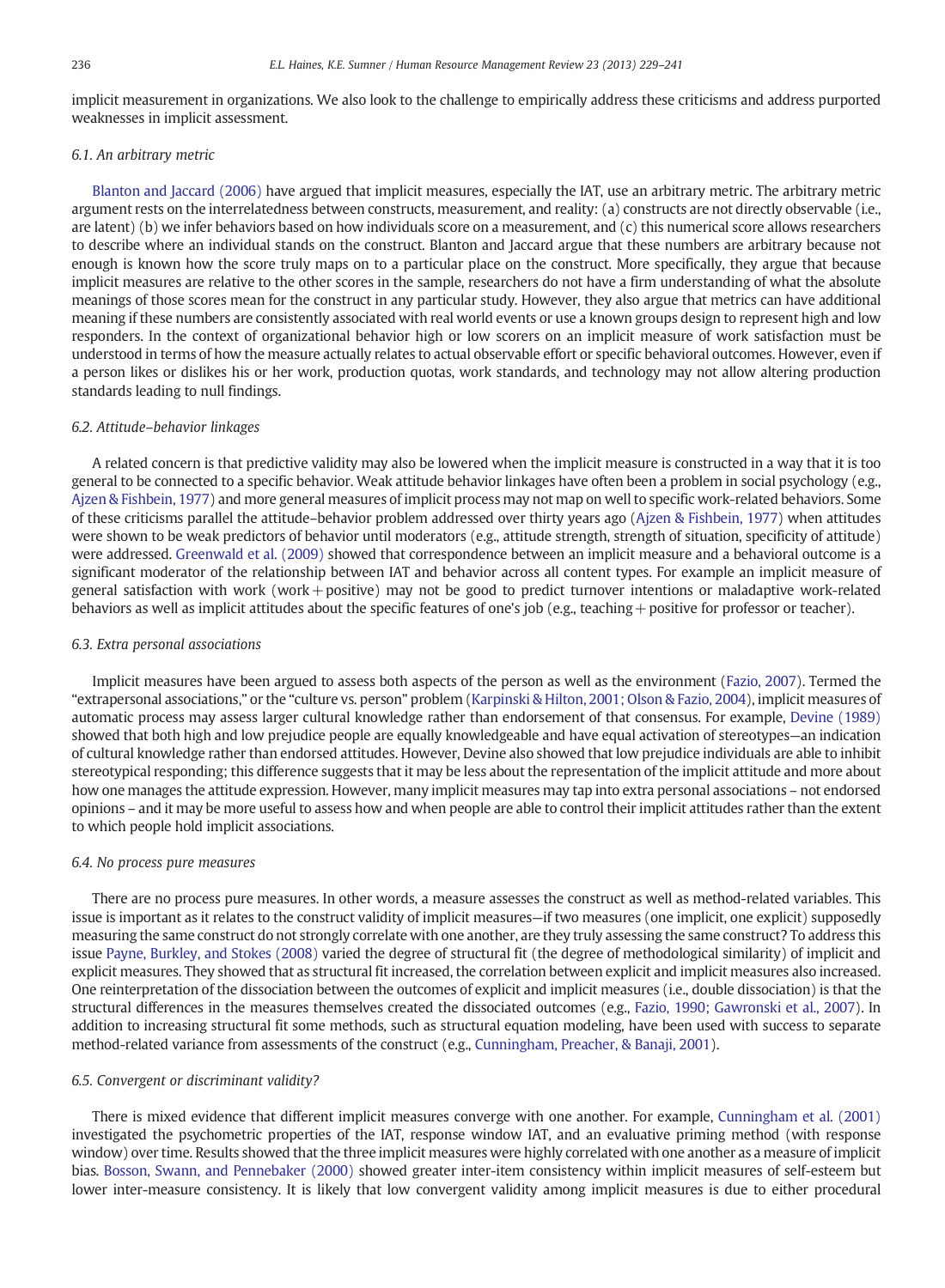differences in the implicit measurements and/or content differences of the implicit measures. For example, evaluative priming is strongly influenced by the stimuli used in the procedure while the IAT is more strongly affected by how the stimuli relate to the categories ([Fazio & Olson, 2003](#page-10-0)). One would expect the implicit measures to correspond with one another to the extent that they measure the same content. For example, measures of an implicit attitude (IAT-attitude, AMP, Semantic priming) should share more variance when they assess implicit attitudes (vs. implicit stereotypes). To support this line of reasoning, [Amodio and Devine \(2006\)](#page-10-0) showed no correlation between a race attitude IAT and a race stereotype IAT  $(r=.06)$ ; this lack of correlation supports the idea that implicit measures that assess conceptually different constructs (in this case implicit stereotyping vs. implicit evaluation) should not be strongly associated with one another.

## 6.6. How many constructs?

A possibly endless debate in the literature focuses on the constructs underlying implicit and explicit attitudes. Typically, any new measure must withstand tests of both discriminant and convergent validity with other known measures of the construct. In the early theorizing of implicit measures, some researchers supported a dual construct approach advocating that implicit and explicit attitudes represent different constructs that are separated by a lack of awareness (e.g., [Greenwald & Banaji, 1995\)](#page-11-0), or that are differentiated by the amount of cognitive effort required [\(Wilson et al., 2000](#page-12-0)). In support of this view, [Nosek and Smyth \(2007\)](#page-12-0) used a multitrait– multimethod approach ([Campbell & Fiske, 1959\)](#page-10-0) and had participants complete explicit and implicit measures across seven topics. Using structural equation modeling, their analyses demonstrated that a two attitude model fit the data better than a single attitude model—even when the relationships between implicit and explicit measures were strongly correlated. Other researchers have favored a unitary construct approach where any differences between implicit and explicit measures are due to the processes used to obtain those measures (i.e., there are no process pure measures). The unitary construct approach has been favored by the MODE model [\(Fazio & Olson, 2003\)](#page-10-0) that proposed a match between implicit and explicit measures when people are unmotivated and unable to control thoughtful processing. [Greenwald and Nosek \(2009\)](#page-11-0) claimed that the question regarding the number underlying representations as "unresolvable" (p. 80) and that even those who adhere to a unitary approach ([Fazio & Olson, 2003\)](#page-10-0) must concede to two processes being involved.

In sum, implicit measures as well as explicit measures do predict outcomes of interest to organizational researchers. Although not without criticism, implicit measurement provides alternative ways to assess attitudes, stereotypes, and prejudices across a range of organizational phenomena. One issue holding many researchers back from using these measures is the different choices that have to be made as well as technical issues involved in getting such a research approach started. Below is a brief discussion of the literature to assist researchers interested in using these methods to determine which approach or approaches to use to study implicit processes in organizations.

#### 7. Methods and advice for using implicit measures

From this review it is clear that we see promise in using implicit measures, despite limitations, and see research in labs and organizations as essential to further develop theory and raise opportunities to dig deeper and ultimately enhance organizational functioning. Despite the complexity of the cognitive processes involved in understanding the measurement of these constructs, the development and use of these approaches is now relatively straight forward.

# 7.1. Materials

The programs for running several types of implicit measurements such as for AMPs, GNATs, IATs, LDTs can be downloaded from Draine's Inquisit Software site at [http://www.millisecond.com/download/samples/.](http://www.millisecond.com/download/samples/) In addition, Anthony Greenwald provides many useful resources at his website as well at <http://faculty.washington.edu/agg/> such as generic IAT tasks and SPSS and SAS syntax to analyze results. Keith Payne also posts examples of his AMP task on his website at <http://www.unc.edu/~bkpayne/materials.html>. Although Inquisit is a fee based software, there is a free trial available. With computing expertise implicit tasks, such as the IAT, can be programmed in Visual Basic. Further, [Uhlmann et al. \(2012\)](#page-12-0) provide a more extensive review of numerous implicit measures beyond the scope of this paper should a researcher be interested in selecting a specific measurement approach in a given situation, including paper and pencil and other techniques.

#### 7.2. Choosing an implicit measure

If resources are available, implementing several implicit and explicit measures is preferable for further validation of these measures. In addition, some implicit measures may be more appropriate for tasks than others. For example, an AMP is more appropriate when a researcher is interested in attitudes that reflect liking or disliking such as job satisfaction, commitment, ingroup cohesion, and implicit bias toward an outgroup after a merger or reorganization. It would also be expected that an AMP would be correlated with an attitude IAT as both assess the implicit association between positive-negative and some construct (e.g., work, social group). The AMP would be less useful in understanding implicit personality traits because many traits vary on valence; an AMP measure of personality traits could mistakenly measure implicit self-esteem instead of implicit self-concept or personality.

An IAT would be best suited for understanding implicit stereotyping and implicit prejudice in an organization and how it is affected by training programs (e.g., before and after) because it is flexible and resistant to faking unlike many existing explicit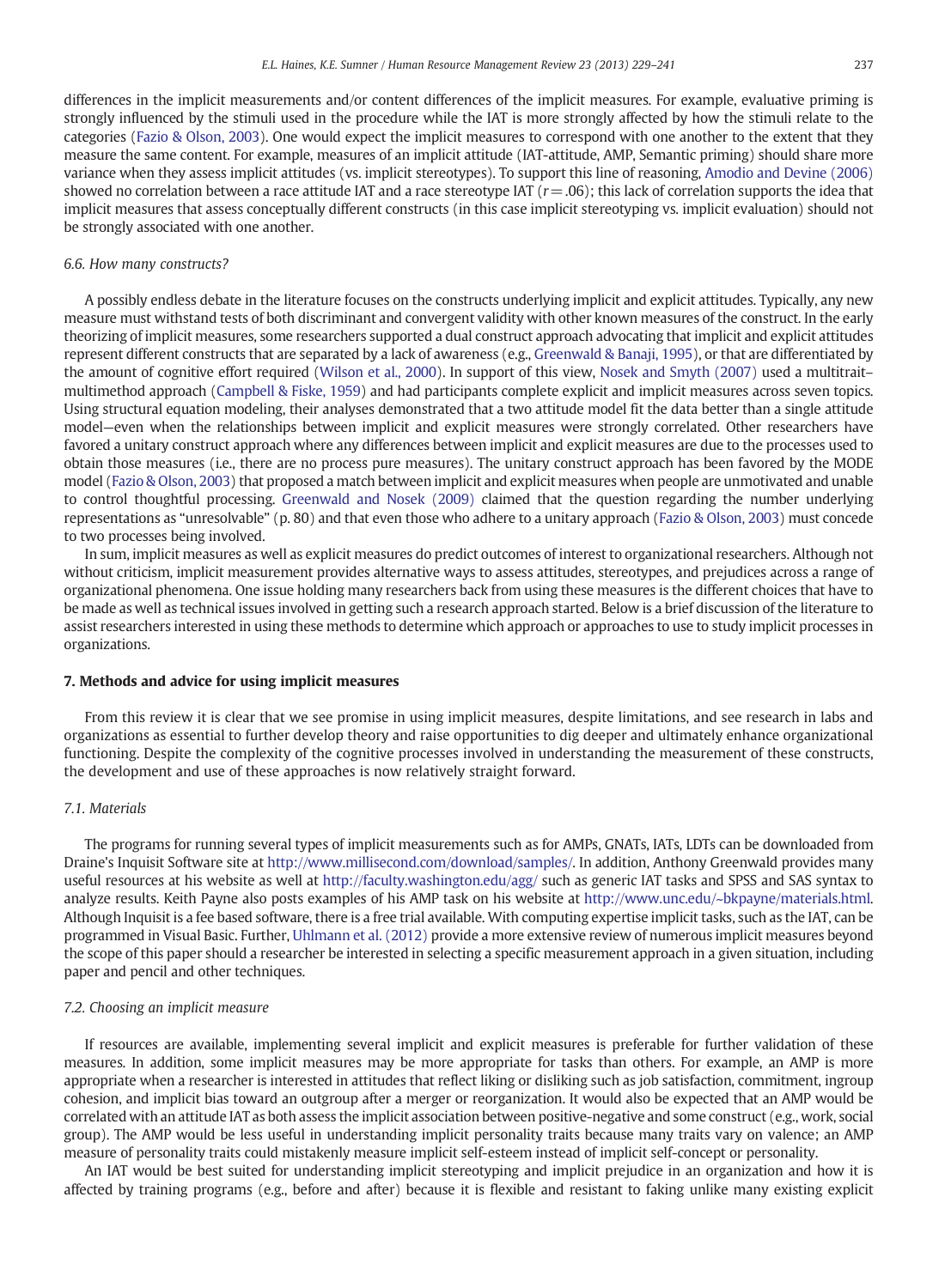measures. The IAT is also connected to a decade of research in stereotyping and prejudice. If the concept does not have an obvious contrast (e.g., Black vs. white, work vs. home) a single category IAT (SC-IAT) may be used. Sequential and semantic priming are also very useful in measuring implicit associations and should be considered as well. In addition, developments in the Balanced Identity Design [\(Greenwald et al., 2002](#page-11-0)), where individuals complete three implicit association tasks (e.g., me-work, work-positive, me-positive), could extend theory in work satisfaction, commitment, and turnover intentions. However, some other organizational constructs that are not dualistic may be better served by non-IAT tasks. For example, items like the "not me" category in the IAT may distort attitudes because it is less familiar. Organizational self-esteem (my company-good) that may underlie the job satisfaction–job performance link ([Bowling, 2007](#page-10-0)), may be measured more successfully by using priming tasks such as an Affect Misattribution Procedure (e.g., [Payne et al., 2005\)](#page-12-0) due to confounds inherent in not-me categories.

Paper and pencil measures would be desirable if access to technology is limited or unavailable. Johnson and his colleagues' work ([Johnson & Lord, 2010; Johnson & Saboe, 2011; Johnson et al., 2010](#page-11-0)) may help guide organizational researchers in the area of implicit self-concept in independence and interdependence, implicit trait affectivity, and implicit self-concept changes in response to injustice. The paper–pencil IAT ([Lemm et al., 2008\)](#page-11-0) may also be effective for assessing work- related attitudes such as positive work associations. One note of caution, however, is that although paper–pencil implicit measures (e.g., [Johnson & Saboe, 2011\)](#page-11-0) may appear easier to use, considerable effort and time validating the word stems is needed to develop high quality measures.

[Uhlmann et al. \(2012\)](#page-12-0) take these ideas further and develops a taxonomy that among other things reviews numerous implicit measures and their measurement qualities (i.e., reliability, validity, faking), task characteristics (e.g., flexibility, adaptability), and practical concerns in using them (e.g., cost, administration), as a way to assist researchers in selecting which implicit measures to use and where their use may provide greatest benefit. This "clearinghouse" taxonomy also attempts to provide links between implicit measures and criteria based on the extent and type of association and interpretation [\(Uhlmann et al., 2012](#page-12-0)). Organizational researchers can use these ideas as well as the ones presented in this paper to guide research on organizational and human resources issues.

#### 7.3. Constructing implicit measurements

We offer several words of caution when constructing implicit measures. The choice of items can affect the construct validity of the measure. For example, a researcher intending to measure an implicit stereotype (Black-athletic; White-smart) could inadvertently select valence unmatched items such that one category is more positive than the other. When the two categories are not matched in valence in an IAT, that IAT may assess implicit attitudes in addition to implicit stereotypes (see [Haines and](#page-11-0) [Sumner \(2006\)](#page-11-0) for further discussion). In addition, [Govan and Williams \(2004\)](#page-11-0) indicated that stimuli with multiple meanings can allow for a redefinition of how people think about the categories. For example, [Mitchell, Nosek, and Banaji \(2003\)](#page-11-0) used Black athletes and White politicians as exemplars in an race attitude IAT and found that the typical race effect was reversed because people liked the athletes and disliked the politicians. However, [DeHouwer \(2001\)](#page-10-0) showed that the category labels themselves may often be more important than the exemplars. In the context of organizational behavior one may inadvertently assess implicit self-esteem when assessing work-me associations if the work items are more positive in valence than the non-work items. Word choice can also affect how the paper and pencil tasks such as the word stems are constructed. For example, researchers would want to check word stems for frequency of use and familiarity to control for these effects [\(Dahl, 1979](#page-10-0)). [Graf and Williams \(1987\)](#page-11-0) provide the typical responses to many word stems that may help researchers in choices of word stems.

If a researcher does use multiple measures, counterbalancing among measures is desirable. Order effects (order in which compatible and incompatible task are presented) sometimes occur with the IAT; when the compatible pairing is presented first, it strengthens the difference between compatible (e.g., Black-negative) and incompatible (Black-positive) tasks ([Nosek, Greenwald](#page-11-0) [et al., 2007\)](#page-11-0). Increasing practice for the second set of trials is one method to reduce this effect [\(Nosek, Greenwald et al., 2007;](#page-11-0) [Nosek, Smyth et al., 2007](#page-11-0)). In addition, administering several of the same implicit (such as the IAT) measures reduces the strength of the IAT effect for some of the implicit measures in the group ([Greenwald, Nosek, & Banaji, 2003](#page-11-0)). Thus, singling out one of these as an individual difference measure may not be appropriate under these conditions. However, [Bluemke and Friese \(2008\)](#page-10-0) were able to measure implicit attitudes (with several Single Target IATs) towards multiple political parties in Germany, and the order in which people completed their implicit preferences for five political parties did not compromise one of the implicit measures to predict voting intentions.

In sum, organizational and human resources researchers have many choices in planning and conducting research regarding important organizational phenomena. The research, resources, and thinking presented here, coupled with a good understanding of criticisms of this research paradigm, can help us select and use these alternative implicit tools to assess attitudes, stereotypes, and prejudices in organizations. Using these tools may not only help us understand implicit cognition better, but also help us understand judgment and social processes in organizations, and how these can be improved and changed to benefit both people and the organizations that employ them.

## 8. Conclusion

Implicit measures offer an additional method for assessing organizational constructs and potentially shedding light on slippery constructs such as work self-concept or attitude change in response to training. While there has been considerable discussion of the meaning and application of implicit measures ([Landy, 2008\)](#page-11-0), including the conditions where they will predict behavior, and their usefulness above and beyond explicit measures, the theoretical and conceptual advantages are still being debated. At the same time,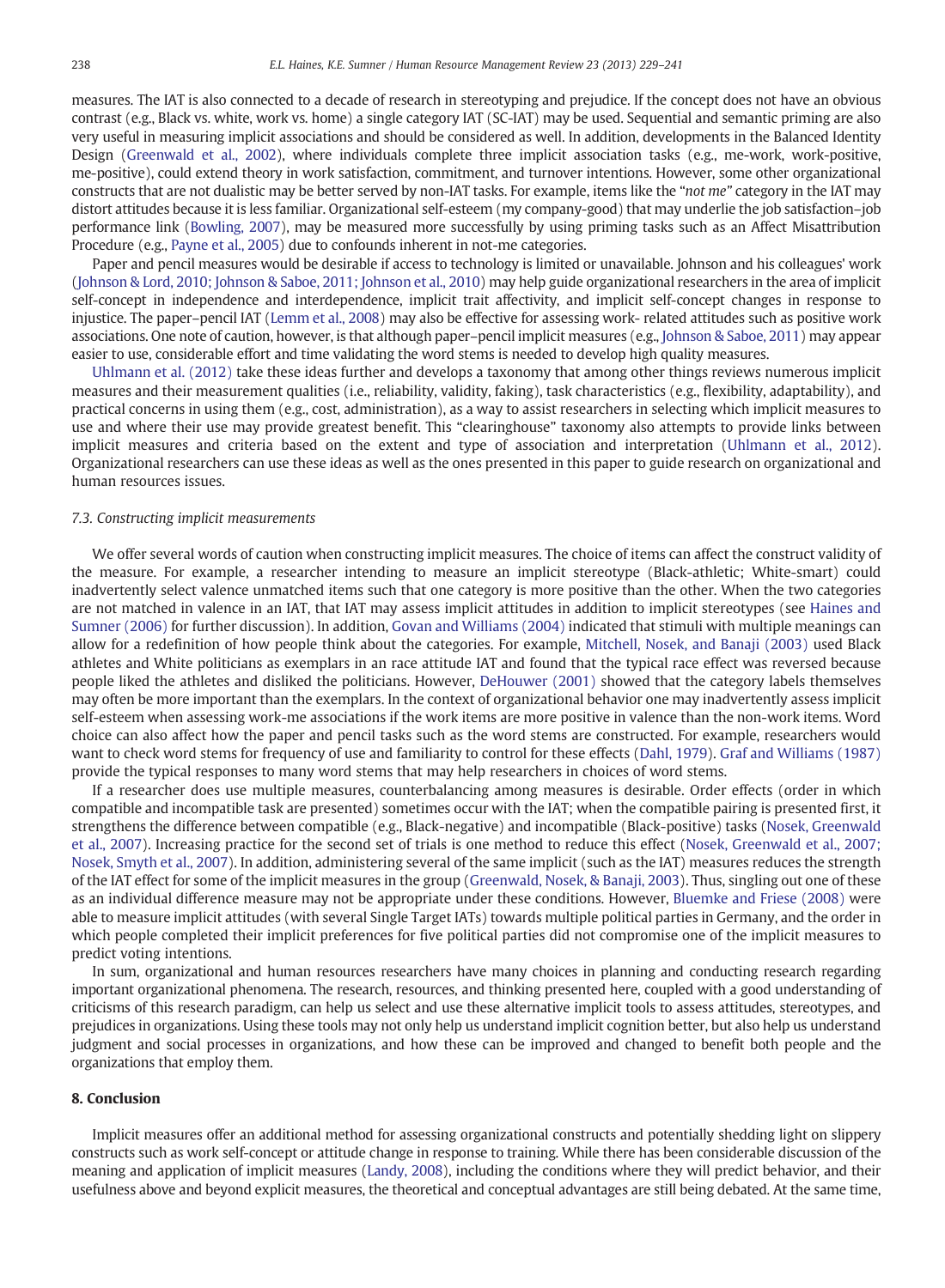<span id="page-10-0"></span>some of the concerns regarding the utility of implicit measurement should not focus solely on a simple association model where an implicit measure of an organization outcome such as turnover, job satisfaction, or worker evaluation.

Instead, we believe that the best way to address the "implicit measure issue" is to routinely ask finer-tuned questions. Among these are: Is it possible that automatic processes affect constructs that are of interest to my organization? When norms are strong to report a particular response (e.g., I learned a lot during training, I view social groups equally, I love my job), is it possible that an implicit measure may be a helpful complement to an explicit measure? Are the known moderators of the relationship between automatic process and behavior, such as motivation or cognitive load, routinely present in my organization? Should I be mindful of just the added effects that an implicit measure may "buy me," or can I also explore the possible multiplicative effects that occur when implicit and explicit thoughts are at odds with one another? These questions might motivate organizational researchers to look beyond the known validity and reliability of implicit measures, and to begin investigations of these second generation questions [\(Nosek et al., 2001](#page-12-0)). In sum, by digging deeper into thoughts, attitudes, and cognitive processes of individuals, we may pile higher our understanding of the behavior of people in organizations, and perhaps the behavior of organizations themselves.

# References

Ajzen, I., & Fishbein, M. (1977). Attitude–behavior relations: A theoretical analysis and review of empirical research. Psychological Bulletin, 84(5), 888–918. http://dx.doi.org/[10.1037/0033-2909.84.5.888](http://dx.doi.org/10.1037/0033-2909.84.5.888).

Amodio, D. M., & Devine, P. G. (2006). Stereotyping and evaluation in implicit race bias: Evidence for independent constructs and unique effects on behavior. Journal of Personality and Social Psychology, 91, 652–661.

Anseel, F., & Duyck, W. (2009). Implicit letter preferences in job choice: An experimental test of the role of cognitive load. Journal of Psychology, 143, 207–224.

Arkes, H. R., & Tetlock, P. E. (2004). Attributions of implicit prejudice, or "would Jesse Jackson 'fail' the implicit association test?". Psychological Inquiry, 15(4), 257–278. http://dx.doi.org[/10.1207/s15327965pli1504\\_01.](http://dx.doi.org/10.1207/s15327965pli1504_01)

Asendorpf, J. B., Banse, R., & Muecke, D. (2002). Double dissociation between implicit and explicit personality self-concept: The case of shy behavior. Journal of Personality and Social Psychology, 83(2), 380–393.

Banse, R., Seise, J., & Zerbes, N. (2001). Implicit attitudes toward homosexuality: reliability, validity, and controllability of the IAT. Zeitschrift für Experimentelle Psychologie, 48(11), 45–60.

Bargh, J. A. (1994). The four horsemen of automaticity: Awareness, intention, efficiency, and control in social cognition. In R. S. Wyer, & T. K. Srull (Eds.), Handbook of social cognition, Vol. 1: Basic processes; Vol. 2: Applications (pp. 1–40). (2nd ed.). Hillsdale, NJ: Lawrence Erlbaum Associates, Inc.

Blanton, H., & Jaccard, J. (2006). Arbitrary metrics in psychology. American Psychologist, 61, 27–41.

Blanton, H., Jaccard, J., Klick, J., Mellers, B., Mitchell, G., & Tetlock, P. (2009). Strong claims and weak evidence: reassessing the predictive validity of the race IAT. Journal of Applied Psychology, 94(3), 567–582.

Bluemke, M., & Friese, M. (2008). Reliability and validity of the Single-Target IAT (ST-IAT): assessing automatic affect towards multiple attitude objects. European Journal of Social Psychology, 38(6), 977–997. http://dx.doi.org/[10.1002/ejsp. 487.](http://dx.doi.org/10.1002/ejsp. 487)

Bosson, J. K., Swann, W. B., & Pennebaker, J. W. (2000). Stalking the perfect measure of implicit self-esteem: The blind men and the elephant revisited? Journal of Personality and Social Psychology, 79(4), 631–643. http://dx.doi.org/[10.1037/0022-3514.79.4.631.](http://dx.doi.org/10.1037/0022-3514.79.4.631)

Bowling, N. A. (2007). Is the job satisfaction–job performance relationship spurious? A meta-analytic examination. Journal of Vocational Behavior, 71, 167–185. Campbell, D. T., & Fiske, D. W. (1959). Convergent and discriminant validation by the multitrait–multimethod matrix. Psychological Bulletin, 56, 81–105. Chaiken, S., & Trope, Y. (1999). Dual-process theories in social psychology. New York: Guilford Press.

Correll, J., Park, B., Judd, C. M., & Wittenbrink, B. (2002). The police officer's dilemma: Using ethnicity to disambiguate potentially threatening individuals. Journal of Personality and Social Psychology, 83, 1314–1329.

Correll, J., Park, B., Judd, C. M., Wittenbrink, B., Sadler, M. S., & Keesee, T. (2007). Across the thin blue line: Police officers and racial bias in the decision to shoot. Journal of Personality and Social Psychology, 92, 1006–1023.

Cunningham, W. A., Preacher, K. J., & Banaji, M. R. (2001). Implicit attitude measures: Consistency reliability, and convergent validity. Psychological Science, 12, 163–170.

Cvencek, D., Greenwald, A. G., Brown, A., Snowden, R., & Gray, N. (2010). Faking of the Implicit Association Test is statistically detectable and partly correctable. Basic and Applied Social Psychology, 32, 302–314.

Dahl, H. (1979). Word frequency of spoken American English. Essex, CT: Verbatim.

DeHouwer, J. (2001). A structural and process analysis of the implicit association test. Journal of Experimental Social Psychology, 6(37), 443–451.

DeHouwer, J., Teige-Mocigemba, S., Spruyt, A., & Moors, A. (2009). Implicit measures: A normative analysis and review. Psychological Bulletin, 135(3), 347–368. http://dx.doi.org[/10.1037/a0014211.](http://dx.doi.org/10.1037/a0014211)

Derous, E., Nguyen, H., & Ryan, A. M. (2009). Hiring discrimination against Arab minorities: Interactions between prejudice and job characteristics. Human Performance, 22(4), 297–320. http://dx.doi.org/[10.1080/08959280903120261](http://dx.doi.org/10.1080/08959280903120261).

Devine, P. G. (1989). Stereotypes and prejudice: Their automatic and controlled components. Journal of Personality and Social Psychology, 56, 5–18.

Dovidio, J. F., Kawakami, K., & Gaertner, S. L. (2002). Implicit and explicit prejudice and interracial interaction. Journal of Personality and Social Psychology, 82(1), 62–68.

Dovidio, J. F., Kawakami, K., Johnson, C., Johnson, B., & Howard, A. (1997). On the nature of prejudice: Automatic and controlled processes. Journal of Experimental Social Psychology, 33, 510–540.

Egloff, B., & Schmukle, S. C. (2002). Predictive validity of an implicit association test for assessing anxiety. Journal of Personality and Social Psychology, 83(6), 1441–1455.

Faigman, D. L., Dasgupta, N., & Ridgeway, C. L. (2007). A matter of fit: The law of discrimination and the science of implicit bias. University of California Hastings Law Journal, 60(6), 1389–1434.

Fazio, R. H. (1990). A practical guide to the use of response latency in social psychological research. Thousand Oaks, CA, US: Sage Publications.

Fazio, R. H. (2007). Attitudes as object-evaluation associations of varying strength. Social Cognition, 25(5), 603–637. http://dx.doi.org/[10.1521/soco.2007.25.5.603.](http://dx.doi.org/10.1521/soco.2007.25.5.603) Fazio, R. H., Jackson, J. R., Dunton, B. C., & Williams, C. J. (1995). Variability in automatic activation as an unobtrusive measure of racial attitudes: A bona fide pipeline? Journal of Personality and Social Psychology, 69, 1013–1027.

Fazio, R. H., & Olson, M. A. (2003). Implicit measures in social cognition research: Their meaning and use. Annual Review of Psychology, 54, 297–327.

Fazio, R. H., Sanbonmatsu, D. M., Powell, M. C., & Kardes, F. R. (1986). On the automatic activation of attitudes. Journal of Personality and Social Psychology, 50,

229–238. Fiedler, K., & Bluemke, M. (2005). Faking the IAT: Aided and unaided response control on the implicit association tests. Basic and Applied Social Psychology, 27(4), 307–316.

Florack, A., Friese, M., & Scarabis, M. (2010). Regulatory focus and reliance on implicit preferences in consumption contexts. Journal of Consumer Psychology, 20(2), 193–204. http://dx.doi.org[/10.1016/j.jcps.2010.02.001](http://dx.doi.org/10.1016/j.jcps.2010.02.001).

Friese, M., Hofmann, W., & Wänke, M. (2009). The impulsive consumer: Predicting consumer behavior with implicit reaction time measures. New York, NY, US: Psychology Press.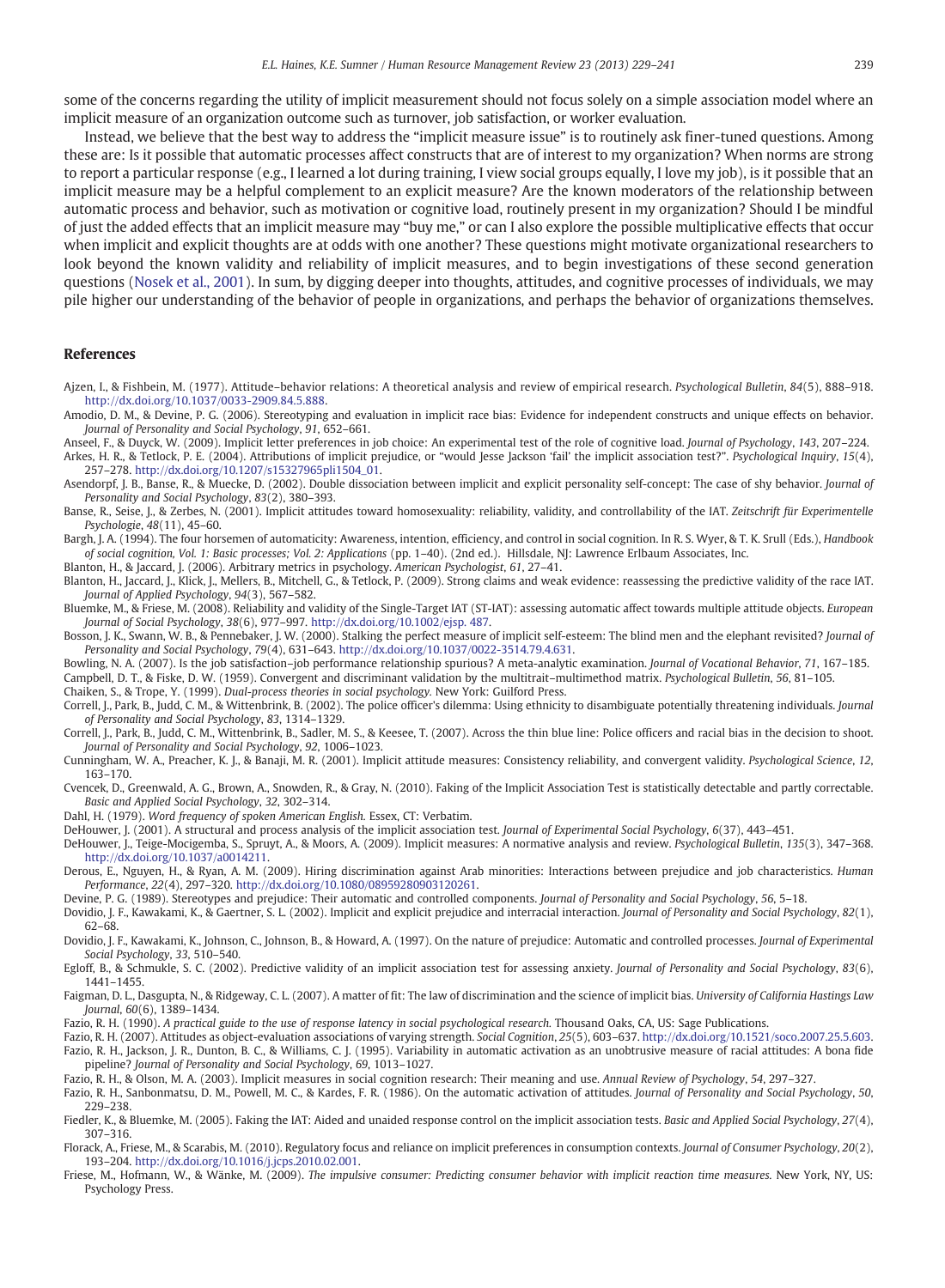<span id="page-11-0"></span>Friese, M., Wänke, M., & Plessner, H. (2006). Implicit consumer preferences and their influence on product choice. Psychology and Marketing, 23(9), 727–740. http://dx.doi.org[/10.1002/mar.20126](http://dx.doi.org/10.1002/mar.20126).

Frost, B. C., Ko, C. E., & James, L. R. (2007). Implicit and explicit personality: A test of a channeling hypothesis for aggressive behavior. Journal of Applied Psychology, 92(5), 1299–1319. http://dx.doi.org/[10.1037/0021-9010.92.5.1299](http://dx.doi.org/10.1037/0021-9010.92.5.1299).

Gaertner, S. L., & McLaughlin, J. P. (1983). Racial stereotypes: Associations and ascriptions of positive and negative characteristics. Social Psychology Quarterly, 46, 23–30.

Gawronski, B., & Bodenhausen, G. V. (2006). Associative and propositional processes in evaluation: An integrative review of implicit and explicit attitude change. Psychological Bulletin, 132(5), 692–731.

Gawronski, B., LeBel, E. P., & Peters, K. R. (2007). What do implicit measures tell us? Scrutinizing the validity of three common assumptions. Perspectives on Psychological Science, 2, 181–193.

Gawronski, B., & Payne, B. K. (Eds.). (2010). Handbook of implicit social cognition: Measurement, theory, and applications. New York: Guilford Press.

Gilbert, D. T., & Hixon, J. G. (1991). The trouble of thinking: Activation and application of stereotypic beliefs. Journal of Personality and Social Psychology, 60, 509–517.

Glaser, J., & Knowles, E. D. (2008). Implicit motivation to control prejudice. Journal of Experimental Social Psychology, 44(1), 164-172. http://dx.doi.org[/10.1016/j.jesp.](http://dx.doi.org/10.1016/j.jesp. 2007.01.002) [2007.01.002.](http://dx.doi.org/10.1016/j.jesp. 2007.01.002)

Govan, C. L., & Williams, K. D. (2004). Changing the affective valence of the stimulus items influences the IAT by re-defining the category labels. Journal of Experimental Social Psychology, 40, 357–365.

Graf, P., & Williams, D. (1987). Completion norms for 40 three-letter word stems. Behavior Research Methods, Instruments, & Computers, 19, 422–445.

Greenwald, A. G., & Banaji, M. R. (1995). Implicit social cognition: Attitudes, self-esteem, and stereotypes. Psychological Review, 102, 4–27.

Greenwald, A. G., Banaji, M. R., Rudman, L. A., Farnham, S. D., Nosek, B. A., & Mellott, D. S. (2002). A unified theory of implicit attitudes, stereotypes, self-esteem, and self-concept. Psychological Review, 109, 3–25.

Greenwald, A. G., & Farnham, S. D. (2000). Using the Implicit Association Test to measure self-esteem and self-concept. Journal of Personality and Social Psychology, 79(6), 1022–1038.

Greenwald, A. G., & Krieger, L. H. (2006). Implicit bias: Scientific foundations. California Law Review, 94, 945–967.

Greenwald, A. G., McGhee, D. E., & Schwartz, J. K. (1998). Measuring individual differences in implicit cognition: The Implicit Association Test. Journal of Personality and Social Psychology, 74, 1464–1480.

Greenwald, A. G., & Nosek, B. A. (2009). Attitudinal dissociation: What does it mean? In R. E. Petty, R. H. Fazio, & P. Brinol (Eds.), Attitudes: Insights form the new implicit measures. New York: Psychology Press

Greenwald, A. G., Nosek, B. A., & Banaji, M. R. (2003). Understanding and using the implicit association test: I. an improved scoring algorithm. Journal of Personality and Social Psychology, 85(2), 197–216. http://dx.doi.org[/10.1037/0022-3514.85.2.197](http://dx.doi.org/10.1037/0022-3514.85.2.197).

Greenwald, A. G., Poehlman, T. A., Uhlmann, E., & Banaji, M. R. (2009). Understanding and using the Implicit Association Test: III. Meta-analysis of predictive validity. Journal of Personality and Social Psychology, 97, 17–41.

Haines, E. L., & Sumner, K. E. (2006). Implicit measurement of attitudes, stereotypes, and self-concepts in organizations: Teaching old dogmas new tricks. Organizational Research Methods, 9(4), 536–553.

Hekman, D. R., Quino, K., Owens, B. P., Mitchell, T. R., Schilpzand, P., & Leavitt, K. (2010). An examination of whether and how racial and gender biases influence customer satisfaction. Academy of Management Journal, 53(2), 238–264. http://dx.doi.org/[10.5465/AMJ.2010.49388763](http://dx.doi.org/10.5465/AMJ.2010.49388763).

Hodson, G., & Olson, J. M. (2005). Testing the generality of the name letter effect: Name initials and everyday attitudes. Personality and Social Psychology Bulletin, 31, 1099–1111.

Hofmann, W., & Friese, M. (2008). Impulses got the better of me: Alcohol moderates the influence of implicit attitudes toward food cues on eating behavior. Journal of Abnormal Psychology, 117(2), 420–427. http://dx.doi.org/[10.1037/0021-843X.117.2.420.](http://dx.doi.org/10.1037/0021-843X.117.2.420)

Hofmann, W., Gawronski, B., Gschwendner, T., Le, H., & Schmitt, M. (2005). A meta-analysis on the correlation between the Implicit Association Test and explicit self-report measures. Personality and Social Psychology Bulletin, 31, 1369–1385.

Johnson, R. E., & Lord, R. G. (2010). Implicit effects of justice on self-identity. Journal of Applied Psychology, 95, 681-695.

Johnson, R. E., & Saboe, K. (2011). Measuring implicit traits in organizational research: Development of an indirect measure of employee implicit self-concept. Organizational Research Methods, 14, 530–547.

Johnson, R. E., & Steinman, L. (2009). The use of implicit measures for organizational research: An empirical example. Canadian Journal of Behavioural Science, 41, 202–212.

Johnson, R. E., Tolentino, A. L., Rodopman, O. B., & Cho, E. (2010). We (sometimes) know not how we feel: Predicting work behaviors with an implicit measure of trait affectivity. Personnel Psychology, 63, 197–219.

Jolls, C., & Sunstein, C. R. (2006). The law of implicit bias. California Law Review, 94, 969–996.

Jordan, C. H., Spencer, S. J., Zanna, M. P., Hoshino-Browne, E., & Correll, J. (2003). Secure and defensive high self-esteem. Journal of Personality and Social Psychology, 85(5), 969–978. http://dx.doi.org[/10.1037/0022-3514.85.5.969](http://dx.doi.org/10.1037/0022-3514.85.5.969).

Karpinski, A., & Hilton, I. L. (2001). Attitudes and the implicit association test. Journal of Personality and Social Psychology, 81(5), 774–788.

Karpinski, A., & Steinman, R. B. (2006). The single category implicit association test as a measure of implicit social cognition. Journal of Personality and Social Psychology, 91, 16–32.

Katz, D., & Kahn, R. L. (1978). The Social Psychology of Organizations (2nd ed.). New York: Wiley (1978).

Kim, D. Y. (2003). Voluntary controllability of the Implicit Association Test (IAT). Social Psychology Quarterly, 66, 83–96.

Lambert, A. J., Payne, B. K., Shaffer, L. M., Jacoby, L. L., Chasteen, A., & Khan, S. (2003). Stereotypes as dominant responses: On the "social facilitation" of prejudice in anticipated public contexts. Journal of Personality and Social Psychology, 84, 277–295.

Landy, F. J. (2008). Stereotypes, bias, and personnel decisions: Strange and stranger. Industrial and Organizational Psychology: Perspectives on Science and Practice, 1(4), 379–392. http://dx.doi.org/[10.1111/j.1754-9434.2008.00071.](http://dx.doi.org/10.1111/j.1754-9434.2008.00071)

Leavitt, K., Fong, C. T., & Greenwald, A. G. (2011). Asking about well-being gets you half an answer: Intra-individual processes of implicit and explicit job attitudes. Journal of Organizational Behavior, 32(4), 672–681. http://dx.doi.org/[10.1002/job.746](http://dx.doi.org/10.1002/job.746).

Lemm, K. M., Lane, K. A., Sattler, D. N., Khan, S. A., & Nosek, B. A. (2008). Assessing implicit cognitions with a paper-format Implicit Association Test. In T. G. Morrison, & M. A. Morrison (Eds.), The psychology of modern prejudice (pp. 123–146). Hauppauge, NY: Nova Science Publishers.

McConnell, A. R., & Leibold, J. M. (2001). Relations among the Implicit Association Test, discriminatory behavior, and explicit measures of racial attitudes. Journal of Experimental Social Psychology, 37, 435–442.

McConnell, A. R., & Leibold, J. M. (2009). Weak criticisms and selective evidence: Reply to Blanton et al. (2009). Journal of Applied Psychology, 94, 583–589.

McConnell, A. R., Rydell, R. J., Strain, L. M., & Mackie, D. M. (2008). Forming implicit and explicit attitudes toward individuals: Social group association cues. Journal of Personality and Social Psychology, 94, 792–807.

Meyer, D. E., & Schvaneveldt, R. W. (1971). Facilitation in recognizing pairs of words: Evidence of a dependence between retrieval operations. Journal oj<br>Experimental Psychology, 90, 227–234.

Mitchell, J. P., Nosek, B. A., & Banaji, M. R. (2003). Contextual variations in implicit evaluation. Journal of Experimental Psychology. General, 132(3), 455–469. http://dx.doi.org[/10.1037/0096-3445.132.3.455](http://dx.doi.org/10.1037/0096-3445.132.3.455).

Nisbett, R. E., & Wilson, T. D. (1977). Telling more than we can know: Verbal reports on mental processes. Psychological Review, 84(3), 231-259. http://dx.doi.org/ [10.1037/0033-295X.84.3.231](http://dx.doi.org/10.1037/0033-295X.84.3.231).

Nosek, B. A. (2007). Implicit–explicit relations. Current Directions in Psychological Science, 16, 65–69.

Nosek, B. A., & Banaji, M. R. (2001). The go/no-go association task. Social Cognition, 19(6), 161–176.

Nosek, B. A., Greenwald, A. G., & Banaji, M. R. (2007a). The Implicit Association Test at age 7: A methodological and conceptual review. In J. A. Bargh (Ed.), Social psychology and the unconscious: The automaticity of higher mental processes (pp. 265–292). New York: Psychology Press.